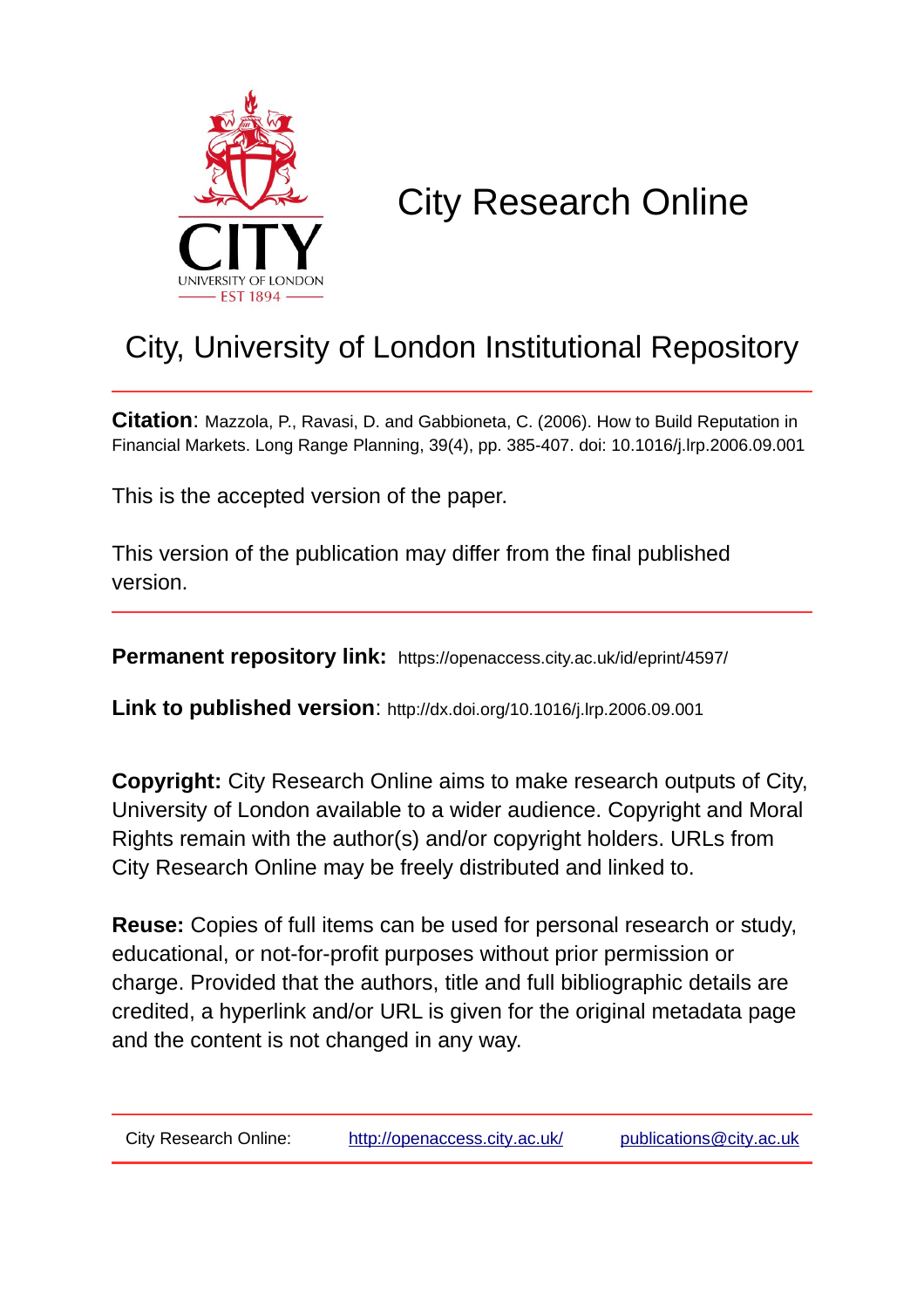## **BUILDING REPUTATION IN FINANCIAL MARKETS**

**Pietro Mazzola Economics and Marketing Department IULM University Via Carlo Bo 1-2, 20143 Milan, Italy Tel: +39.02.891412750 [pietro.mazzola@iulm.it](mailto:pietro.mazzola@iulm.it)**

**Davide Ravasi Strategic Management Department Bocconi University Viale Isonzo 23, 20136 Milan, Italy Tel. +39.02.5836.2540 [davide.ravasi@unibocconi.it](mailto:davide.ravasi@unibocconi.it)**

**Claudia Gabbioneta Economics and Marketing Department IULM University Via Carlo Bo 1-2, 20143 Milan, Italy Tel: +39.02.891412747 [claudia.gabbioneta@iulm.it](mailto:claudia.gabbioneta@iulm.it)**

**Paper accepted for publications on Long Range Planning**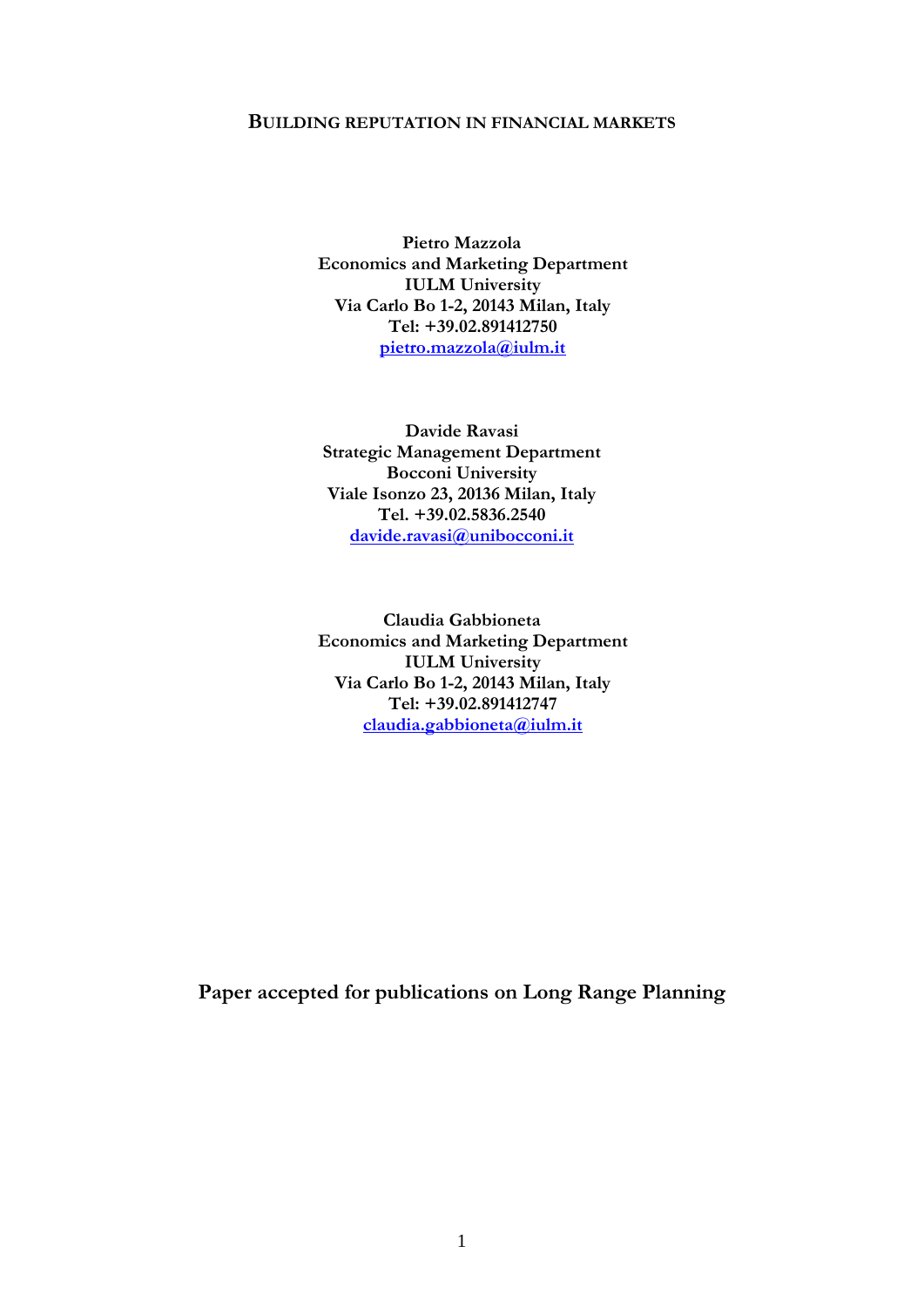## **ABSTRACT**

Reputation for accountability and trustworthiness is a critical variable affecting a company's capacity to gather the financial resources required to support the realization of corporate strategies. However, how companies build and preserve the trust of financial markets is still underexplored. Our research highlights the complementary role of leadership, strategic plans and internal control systems in underpinning the formation of corporate reputation in financial markets. Collectively, our findings indicate how knowledgeable, respected and committed leadership, detailed and transparent communication of corporate plans, and credible and independent control systems contribute to gather the consensus of the financial community around bold strategic plans.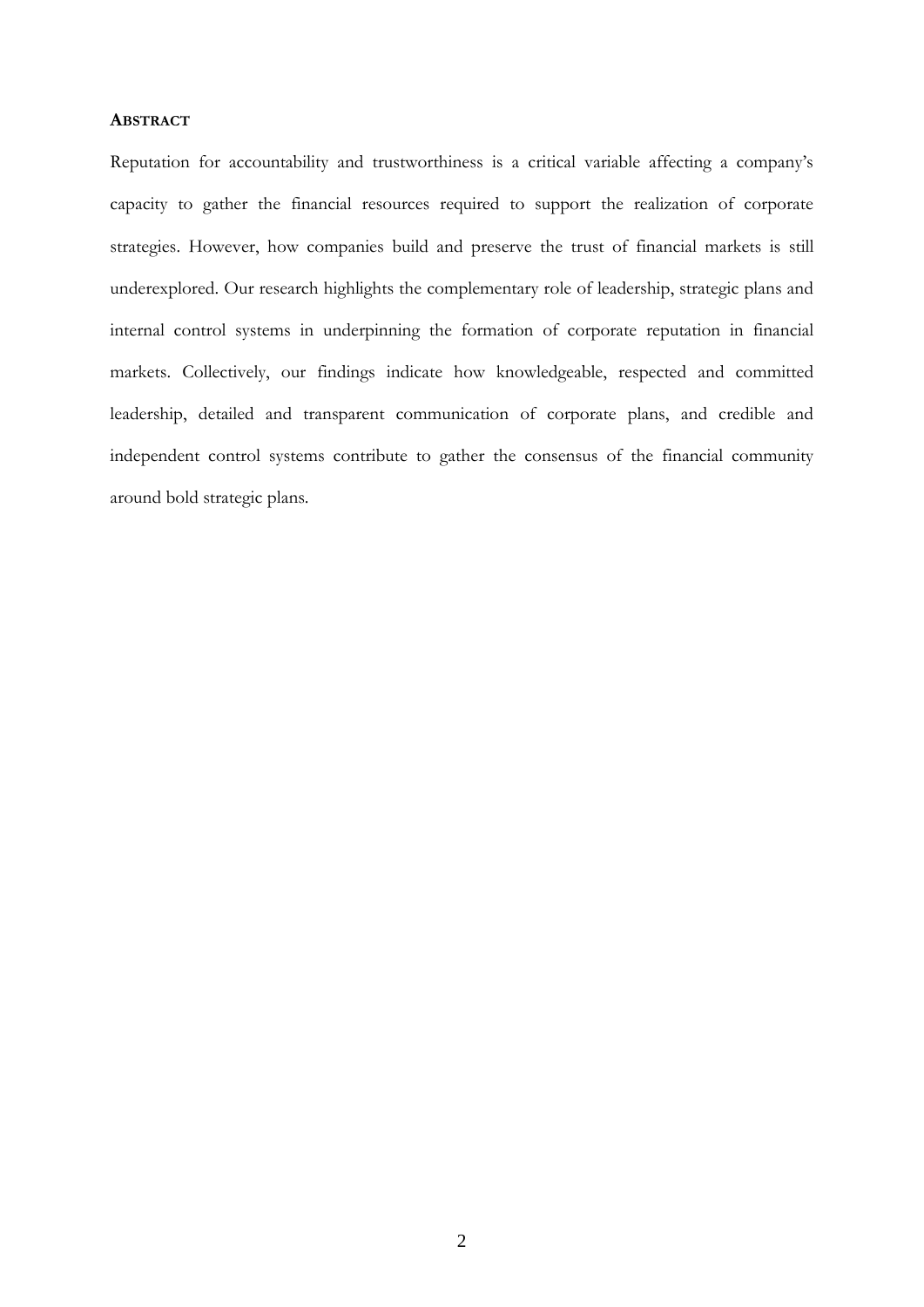## **INTRODUCTION**

In the early months of 2001, thanks to an aggressive market strategy, Bipop Carire, which a few years earlier was merely a medium-sized local player, had become one of the major regional banks in Italy. Earlier on, in order to sustain its fast growth, the bank's management had turned to the stock market. Its daring and innovative growth strategy had gathered the consensus of financial analysts and institutional investors, attracted by increasing profits and fascinated by the bold, risktaking attitude of its management. In November 2001, however, an investigation carried out by the Bank of Italy raised concerns about the proper functioning of the internal control systems: it seemed that in the last few years, fast decision making and rapid action had been achieved at the expense of accountability and control. These results undermined the confidence of analysts and investors in the company's management. Its shares plummeted, and in mid 2002 Bipop was eventually acquired by a large competitor.

Bipop is not an isolated case. Its case is illustrative of a fundamental tension between risktaking and innovation, on one side, and accountability and control, on the other, that affects listed companies in major financial markets. In the last few years, we have studied how companies listed on the Italian Stock Exchange, but interacting with a global financial community, have addressed this "accountability-risk taking" dilemma. Our research relied on several data sources that helped us develop a broad understanding of the factors that underlie – or undermine – the capacity to simultaneously address analysts and investors' concerns for accountability and expectations for growth.

Findings from our research indicate that, in assessing the risk profile of a company and the credibility of its growth strategies, financial analysts and investors tend to rely on a range of cues, which collectively affect their confidence in the corporate claims and forecasts. More specifically, our findings point at the complementary role of a company's leadership, of the structure and content of its strategic plans, and of the perceived accountability of its internal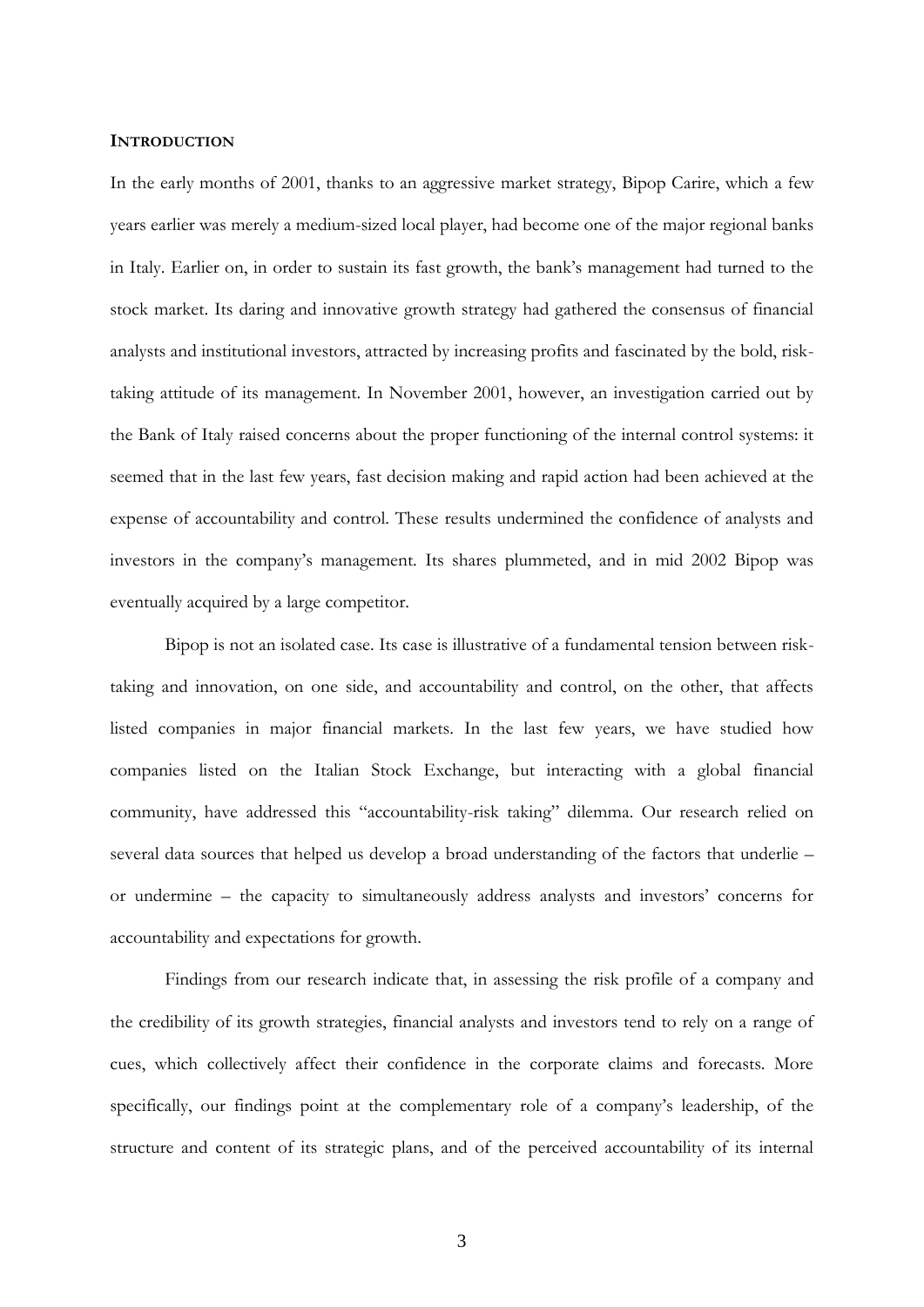control systems in driving the formation, preservation and loss of consensus around corporate strategies.

## **CORPORATE REPUTATION AND STOCK MARKET PERFORMANCE**

Past studies in the fields of finance, accounting and management consistently indicate a relationship between the reputation of a company, its top managers or other critical stakeholders, and the market performance of its shares (see Exhibit 1).

## **Exhibit 1. Reputation and stock market performance: Findings from past research**

Since the mid 1980s, researchers have studied if and how reputation affects performance on the stock market.

Early research investigated the effects that the association with highly-reputed or prestigious actors, such as underwriters and auditors, may bring for companies undergoing initial public offerings (IPOs). Beatty and Ritter<sup>1</sup> initially observed how IPOs gain higher initial valuations when firms recruit prestigious auditors that reassure investors about accounting figures and forecasts. Similarly, research by Carter and colleagues<sup>2</sup> and Balvers, McDonald and Miller<sup>3</sup> highlighted how IPOs reduce underpricing by associating with prestigious underwriters and reputed investment bankers. Collectively, these studies suggest that the endorsement of highly reputed stakeholders reduces the perceived risk in corporate plans and help a company increase the amount of capital raised in the offering, as well as influencing post-IPO volumes and share price performance.

Later research focused on the personal reputation of chief executive officers, board members as well as members of the top management team, showing how their prestige positively influences the behaviour of financial markets in extraordinary occasions such as bankruptcies, takeovers. D'Aveni and Hambrick<sup>4</sup>, for instance, suggest that bankruptcy occurs when creditors withdraw their support from a firm's top management and that support for the top team depends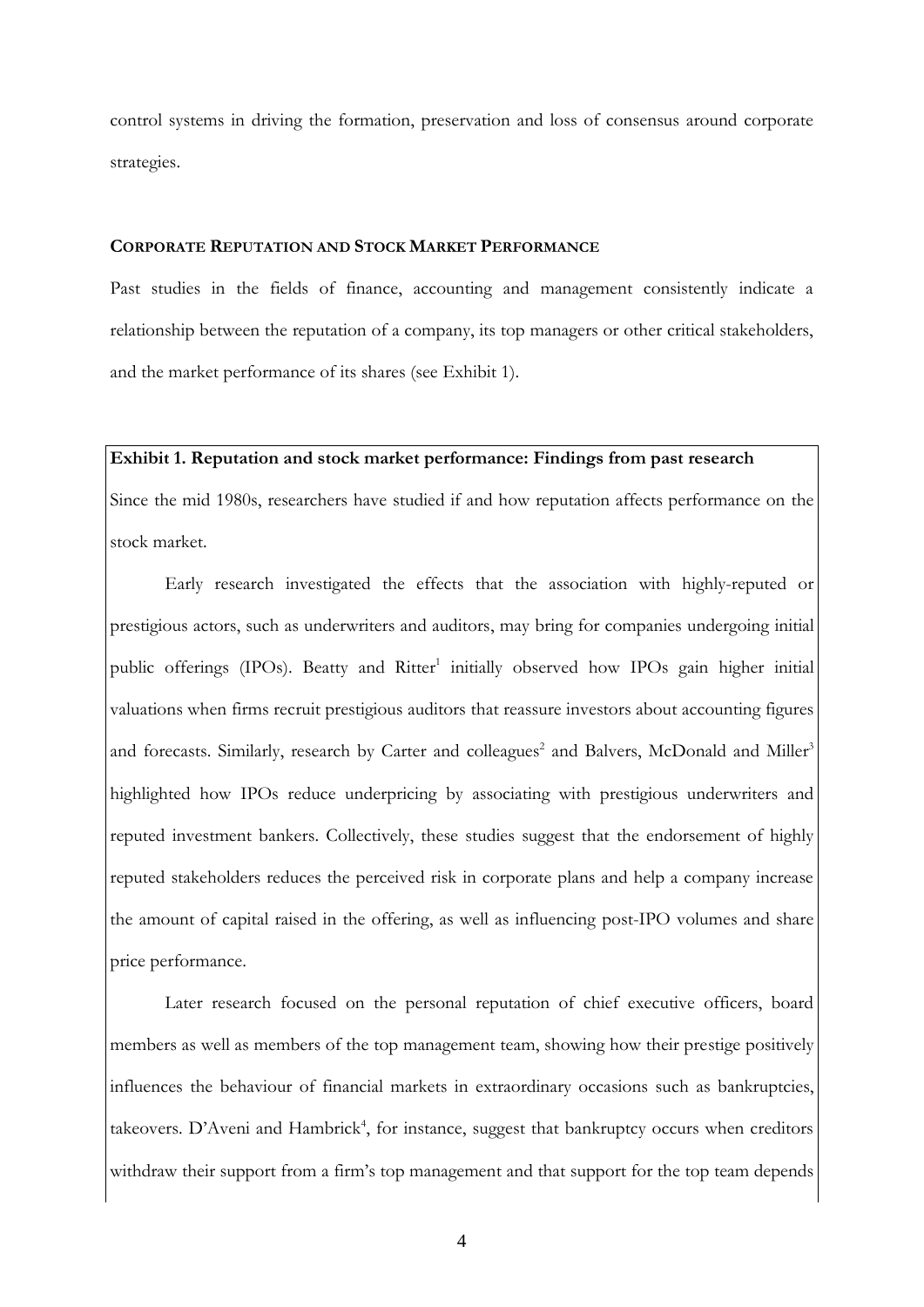upon the team's prestige. In a later study, D'Aveni and Kesner<sup>5</sup> highlight how the power and connection of managers deeply affect their responses to takeovers. Furthermore, CEO and management reputation has been shown to influence the perceived credibility of corporate communication<sup>6</sup> and to help the company acquire much needed internal and external consensus to implement its strategies<sup>7</sup>.

A number of other studies traced several links between the reputation of organizational leaders and the success of initial public offerings. According to Higgins and Gulati<sup>8</sup>, for instance, the experience of organizational leaders legitimizes young firms to critical resource-holders and help the former secure the endorsement of prestigious underwriters, with positive impact on the success of their IPOs. Jackson and Hambrick<sup>9</sup> found evidence that top managers' prestigious ties attract prestigious backers, and both of these factors influence initial IPO valuation. In a study of the biotechnology industry, Finkle<sup>10</sup> observed how prestigious board members help young ventures reduce their gap in managerial resources and thus contribute to lower underpricing and to increase IPO size. Similarly, Cohen and Dean<sup>11</sup> and Certo, Daily and Dalton<sup>12</sup> state that the legitimacy of, respectively, top management teams and board of directors was negatively associated with post-IPO stock value run-up.

More recently, research focus seems to have shifted from personal to corporate reputation and from its effects on stock market price, both under normal as well as extraordinary circumstances. These studies converge on the idea that corporate reputation affect stock market performance, in that it indirectly influences a company market value through its impact on operational performance, it helps a company attract capital at a lower cost than rivals, and it helps reducing the perceived financial risk of company's shares.

For a company, being held in high regard seems to indirectly affect market value<sup>13</sup>, possibly through its positive impact on operational performance and profitability<sup>14</sup>. However, good reputation among financial analysts and institutional investors also helps a company become an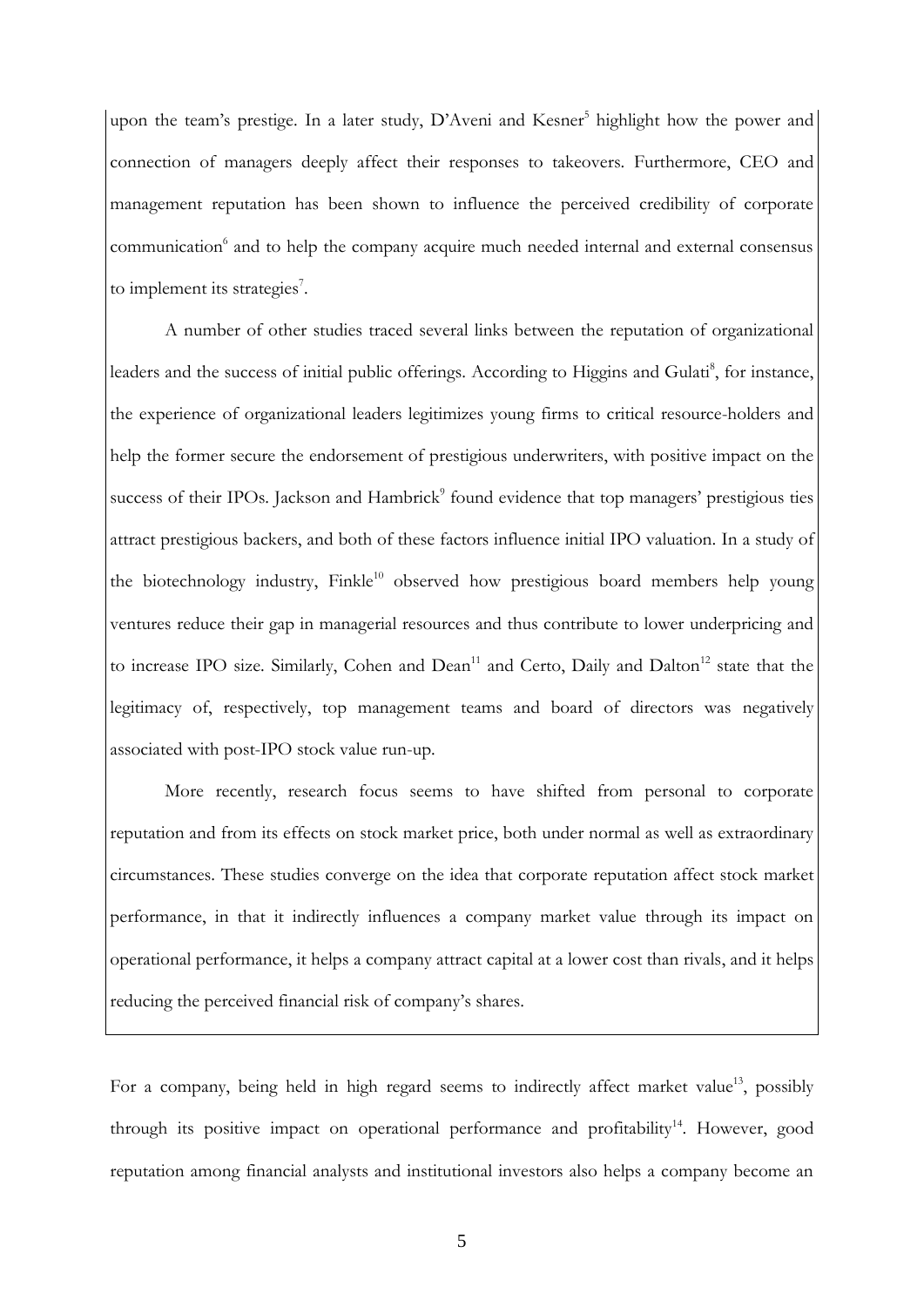'investment of choice', enhancing its ability to attract capital and to do it at a lower cost than rivals. <sup>15</sup> On the one hand, market perceptions of the company's future prospects tend to influence the level of demand for a company's shares, hence its market capitalization. On the other hand, analysts and investors tend to consider well regarded companies as comparatively less risky. In these cases they seem to be willing to accept higher financial risk for the same level of returns or lower returns for the same level of  $\text{risk}^{16}$ .

Also, companies with stronger reputation seem to face market volatility better than those with weaker reputation. During market crises, corporate reputation may act as a reservoir of goodwill, helping companies recover from drops of share prices faster than poorly regarded companies<sup>17</sup>. Similarly, research shows that shares of companies that enjoy a good reputation suffer less and recover faster from stock market crashes due to corporate crises – product recalls, financial scandals, etc.  $-$  than shares of poorly regarded companies do<sup>18</sup>.

Reputational capital, then, seems to be a valuable asset and an important component of market value, along with its physical, financial and intellectual capital<sup>19</sup>. Despite its increasingly evident importance, however, how companies can build and leverage on their reputation among analysts and investors is still an underexplored area.

## **RESEARCH METHOD**

Between 2002 and 2004, we have studied extensively the formation of corporate reputation among financial analysts and investors. Our research relied on a number of sequential stages which were meant to i) develop an understanding of how financial analysts and investors assess corporate strategies and react to corporate action and communication, ii) identify exemplary cases of construction or loss of reputation among financial audiences, iii) investigate these cases tracing a connection between corporate actions and consensus on the stock market. During each stage, additional evidence was gathered from new data sources, in order to test, extend or refine insights generated in previous stages.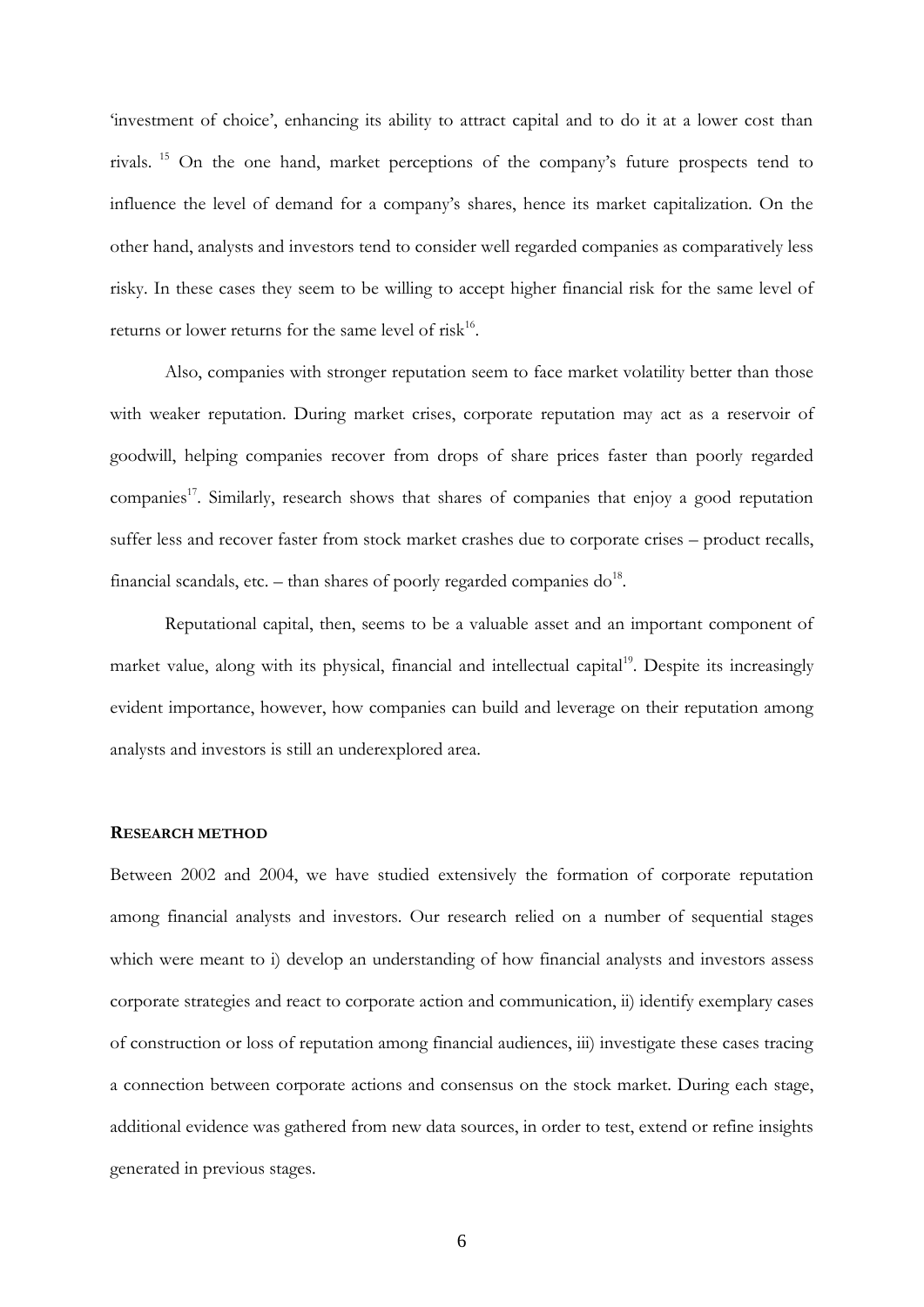In a preliminary phase, 37 semi-structured interviews with international sell-side and buyside analysts and 15 semi-structured interviews with investor relation officers helped us familiarize with the object of our research. In particular, it helped us develop a better understanding of how sell-side financial analysts assess corporate plans and forecasts and how they formulate their recommendations. This phase also generated insight on the interaction between managers and investor relation officers of listed companies and between the various actors in the financial community.

Based on indications gathered in preliminary interviews, we prepared a questionnaire, investigating dimensions of corporate reputation among financial analysts, which was distributed to 350 analysts, 60 of which replied (15% of the analysts covering stocks listed on the Milan Stock Exchange). The questionnaire aimed at fleshing out central issues affecting how analysts evaluate companies, by testing insights emerging from the previous stage. Our results pointed at the relevance of corporate leadership, governance mechanisms and corporate communication – along with financial performance – in driving analysts' evaluations<sup>20</sup>. Indirectly, our results also helped us distinguish, based on quantitative evidence, highly regarded companies from poorly reputed ones.

As both the content of the interviews and the results of the questionnaire pointed at the relevance of corporate communication in affecting reputation among the financial community, we content-analysed 62 strategic plans presented to the financial community by companies listed at the Milan Stock Exchange between 2001 and 2004. Additional data about the plans – how they were presented, by whom, etc. – was gathered through an archival search. Next, we looked at the short-term variation of the stock price right after the presentation, as well as at comments and reactions of the financial community – both in the financial press and in analysts' reports – for evidence that helped us discriminate between effective and ineffective plans and presentations. A comparative analysis helped us identify the distinctive traits of plans that seemed to positively or negatively influence the evaluations and reactions of financial analysts and investors $^{21}$ .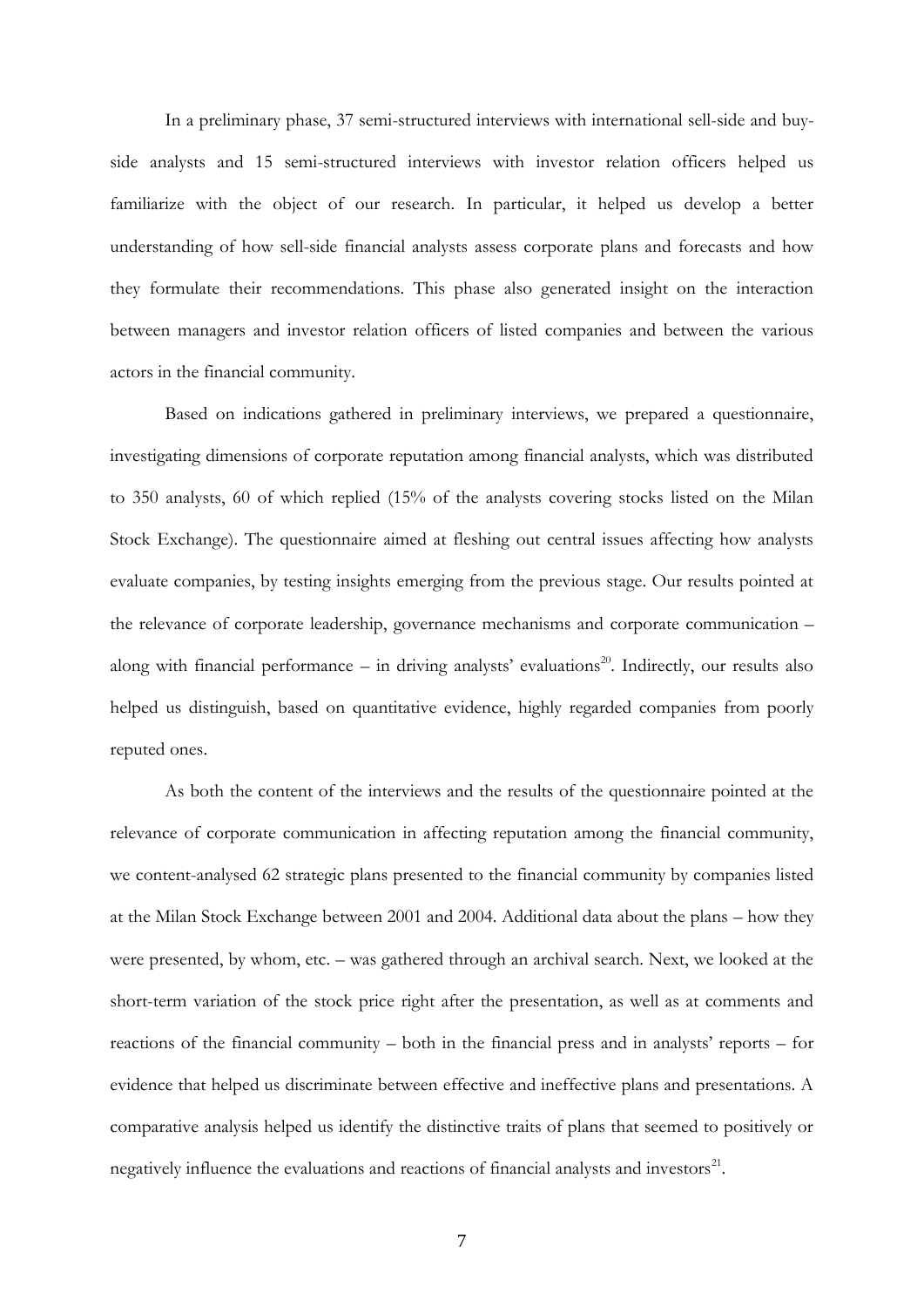In addition, as preliminary interviews had highlighted connections between reputation and internal control systems, we analyzed mandatory corporate governance annual reports. Supplementary information gathered on twelve companies, selected on the basis of indications collected in previous stages, helped us trace the configuration of their internal control systems and structures, and to study the actual composition and the role of internal auditing committees. Additional interviews with analysts and investors helped us capture reactions of the financial community to how governance structures and internal control systems were designed and communicated, and surfaced features that seemed to be beneficial – or detrimental – to the evaluation of financial analysts.

Finally, in order to sharpen our understanding of the mechanisms that underlie the formation of reputation in financial markets, we selected and studied ten exemplary cases of effective or ineffective management of relationships with the financial community (see Table 2). Evidence collected in prior phases guided the selection of cases and events to be investigated more in depth. Data collection relied on archival search of published documents, press articles and releases, and semi-structured interviews with managers and members of the financial community. Again, we looked at analysts' reports, press interviews and changes in stock prices for evidence of increasing or decreasing consensus around the corporate plans. Data analysis helped us refine and link insights emerging from previous stages, and develop an overall explanatory framework for the phenomenon under study.

> -------------------------- Insert Table 2 here --------------------------

## **BUILDING AND PRESERVING REPUTATION IN FINANCIAL MARKETS**

Listed companies in major financial markets face a fundamental tension: on the one hand, they feel the pressure of analysts and investors for two-digit growth: innovative, risky strategies seem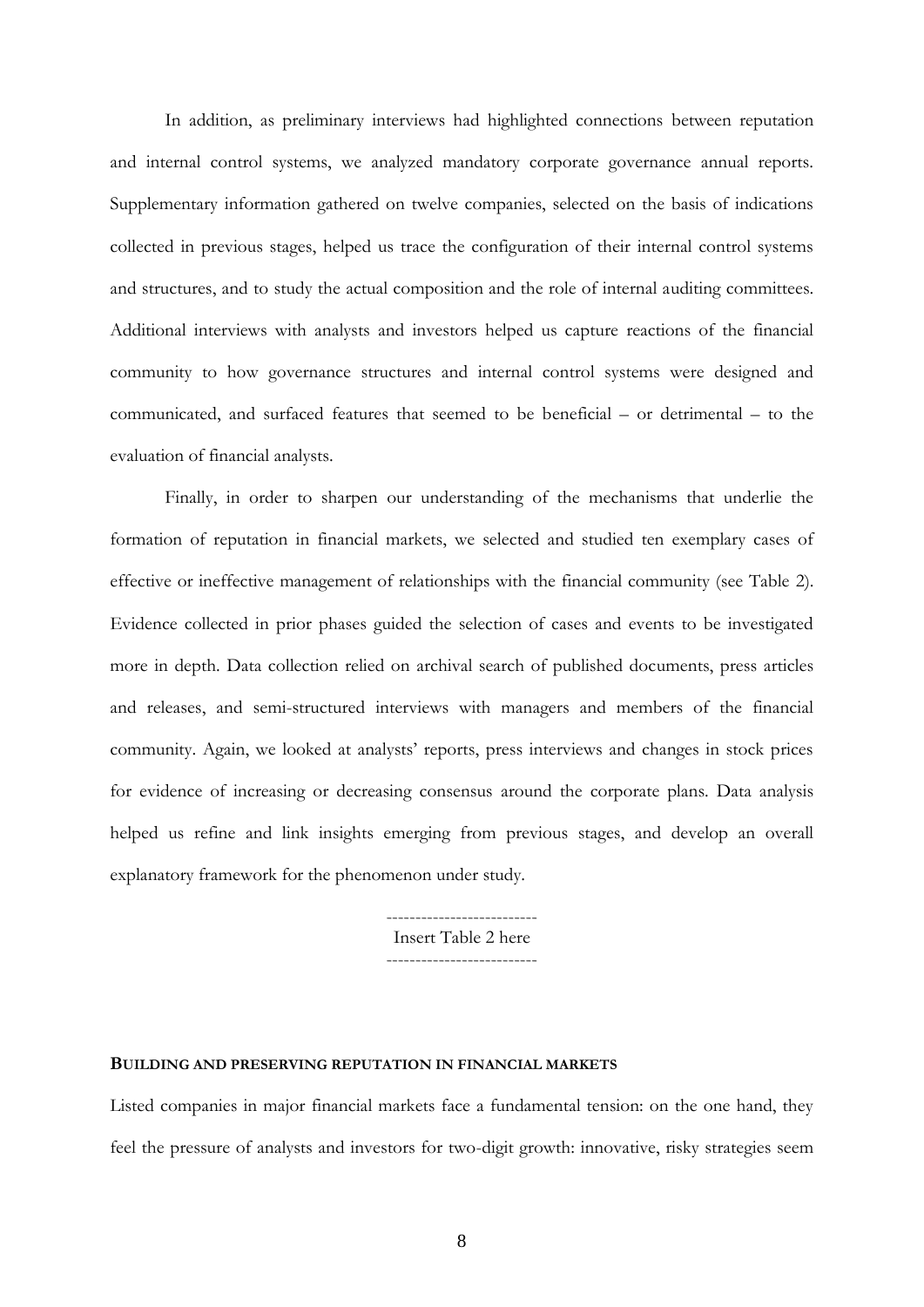to be crucial in preserving the consensus of the financial community and in avoiding that highly mobile capital will quickly migrate towards more promising investments. On the other hand, a recent wave of corporate scandals seems to have heightened the sensitivity of analysts and investors to the trustworthiness of corporate leaders, the credibility of corporate claims, and the proper functioning of internal control systems. Effectively building and preserving trust and consensus among the financial community, therefore, requires the capacity to simultaneously address coexisting pressures for continuous growth through wealth creating innovation, and widespread expectations about appropriate strategic conduct and governance practices. In this respect, findings from our research indicate that highly regarded companies are able to provide financial analysts and investors with a broad range of cues, reassuring them about the credibility of corporate claims and forecasts. One of our informants explicitly connected the capacity to raise consensus around strategic plans with the reputation that a company enjoyed among its financial audiences:

There are companies that are considered reliable, and analysts believe them regardless of how challenging their targets appear. Others are considered as less reliable and analysts are sceptical even when their forecasts are conservative. The truth is that the financial community seems to be inclined to trust – or mistrust – companies largely regardless of the actual content of their strategies.

In this respect, our research suggests that a company's reputation among analysts and investors – and the related capacity to aggregate consensus around risk-taking strategies – rests on synergy among three elements (Figure 1): a reputed and committed leadership, detailed and realistic presentations of strategic plans, and credible and independent internal control systems.

> Insert Figure 1 here --------------------------

--------------------------

## **A knowledgeable, respected and committed leadership**

Research on investor relations and financial disclosure indicates that management quality and personal factors are of high interest for analysts and investors<sup>22</sup>, and that interpersonal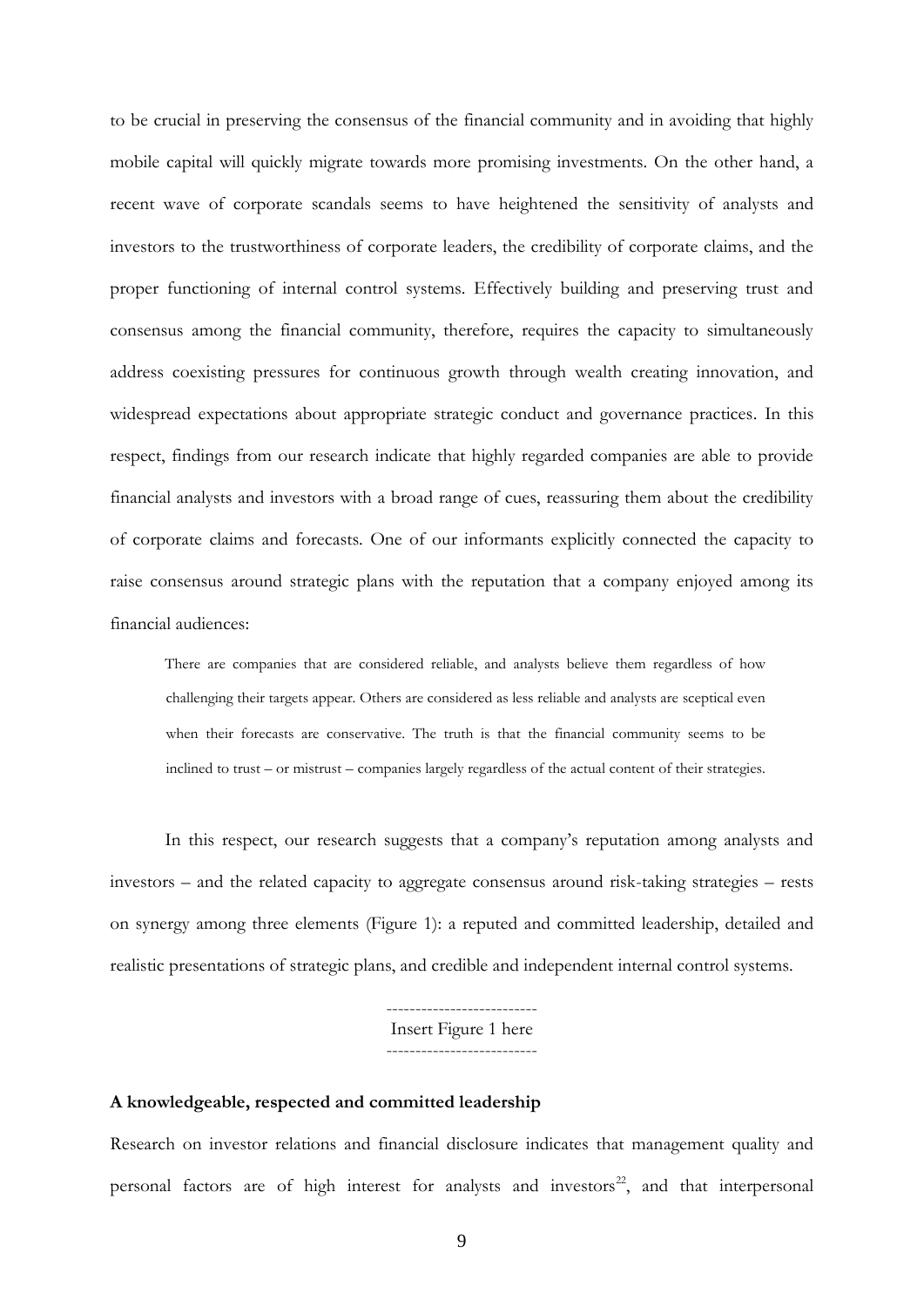interactions with managers are central to understanding how these factors contribute to stock market performance<sup>23</sup>. In this respect, our findings indicate that the personal reputation of top managers and whether and how they personally engage in relationships with the financial community have considerable impact on the consensus of the latter around the corporate plans (Table 3).

#### -------------------------- Insert Table 3 here --------------------------

First, as analysts and investors find themselves facing plans and environments fraught with uncertainties, the *personal reputation* of a company's CEO and a strong record of past achievements are likely to reassure the financial community about his/her capacity to deliver the promised results in the future. Research consistently shows that the reputation and prestige of a company's CEO and its top management team positively affect the behaviour of financial markets in extraordinary occasions such as IPOs, bankruptcies or takeovers. Even under normal circumstances, the reputation of a company may benefit from association with prestigious top managers, as the reputation of corporate leaders tends to affect the perceived credibility of corporate communication, and their personal aura and charisma may help the company garner the internal and external consensus required to implement its strategies.

In the cases we analyzed, when highly reputed CEOs moved from one company to another, considerable variations in the value of the respective stocks were frequently observed, as the financial markets revised their evaluations of the corporate prospects in light of the gain or loss of a credible leader. Such were the cases, for instance, of Andrea Guerra moving from homeappliance manufacturer Indesit (formerly, Merloni Elettrodomestici) to luxury eyewear producer Luxottica, or Corrado Passera moving from Poste Italiane to BancaIntesa (see Table 3). Hiring a respected top manager, then, may be an important step in building or recovering reputation among the financial audiences (see Exhibit 2).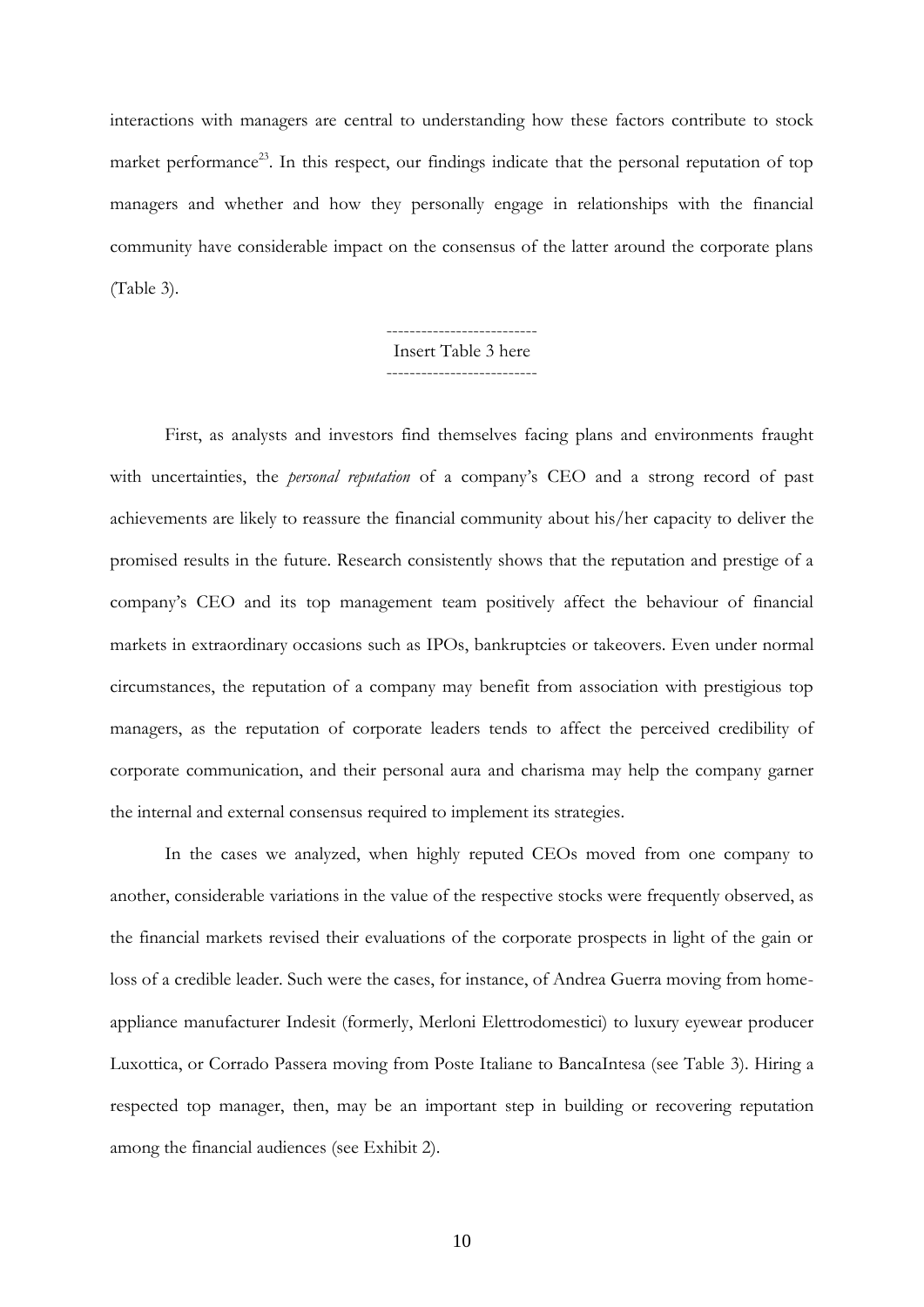## **Exhibit 2. Rebuilding trust at Capitalia**

Capitalia, is a large banking group born in July 2002 from the integration of Bancaroma Group and Bipop. At that time, both groups didn't enjoy a good reputation in financial markets: Bancaroma was perceived as an old, conservative and poorly performing institution, strongly affected by political interests; Bipop, as we have mentioned in the introduction, had been under investigation by the Bank of Italy, the Italian authority for the banking industry. Analysts' reports were sceptical about the management's capacity to carry out their plans<sup>24</sup>. The alleged implication of Capitalia in large financial scandals, Parmalat and Cirio among them, contributed to reinforce the mistrust of the financial community.

This embarrassing situation urged Cesare Geronzi, Chairman of Capitalia, to take measures to regain the trust of the financial community. In July 2003, Matteo Arpe was appointed CEO of Capitalia at the age of 39. Before arriving at Capitalia, Mr Arpe had worked as central director in Mediobanca, the largest and most prestigious merchant bank in Italy, which he had eventually left in 1999 to become vice-president of the Italian branch of Lehman Brothers and responsible for M&A Europe. In both assignments, his excellent performance had earned him a solid reputation for competence and transparency. On the day after he was appointed, the financial markets saluted his arrival with a substantial raise in the stock price of the company. Soon after, leveraging on his personal reputation Mr. Arpe managed to tighten up the consensus of the financial community around essentially the same restructuring plan that a year earlier had raised much scepticism, and in two months, Capitalia's shares went up by 40%.

The effect of a top manager's prestige and personal reputation seems to be amplified by his/her *personal involvement in investor relations and financial communication*. Research indicates that, on average, analysts and investors tend to interact mostly with the CFO and the investor relations officers, seldom with the chairman or the  $CEO<sup>25</sup>$ . However, when asked about with whom they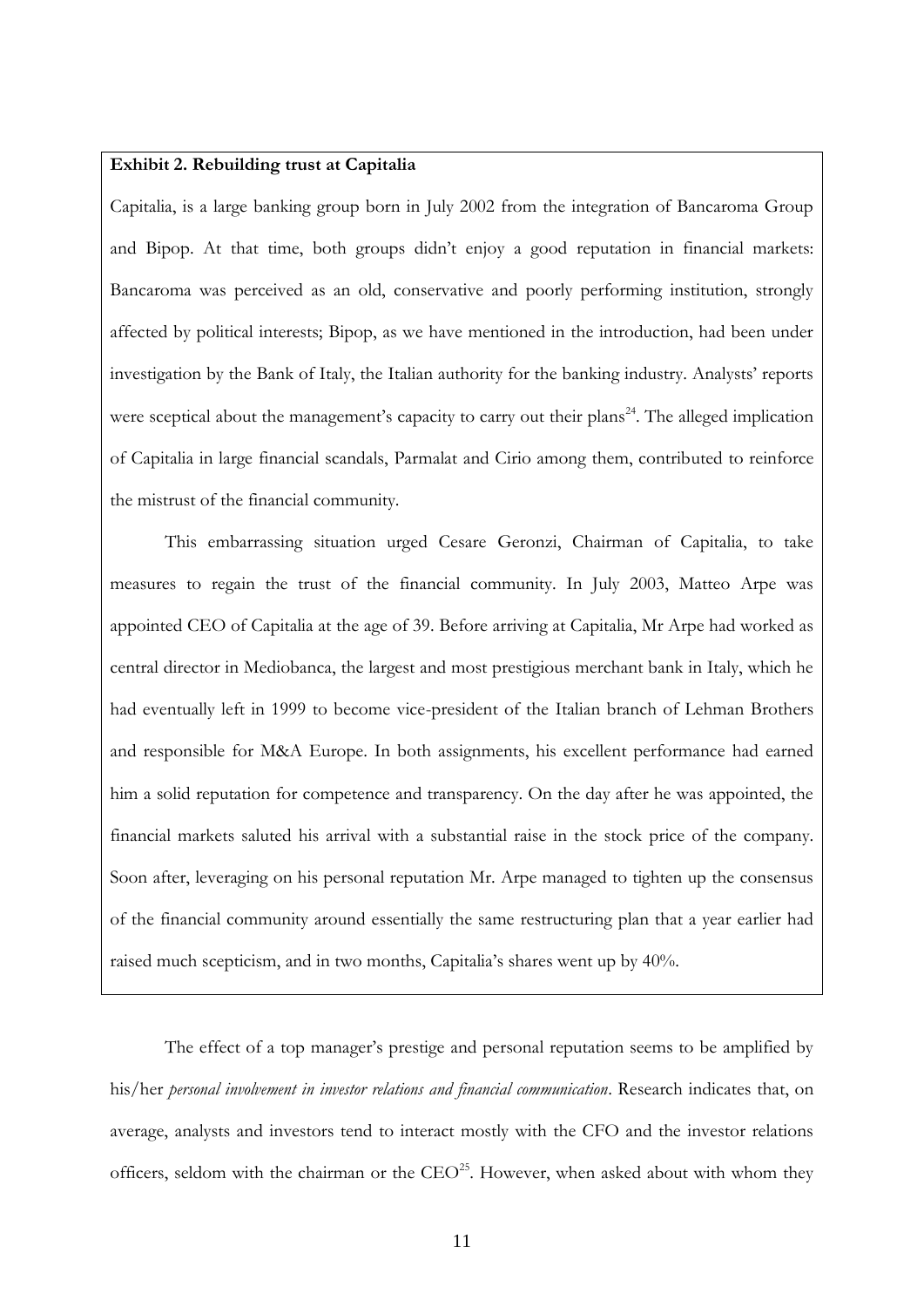would like to have more contact, both groups overwhelmingly indicate the CEO. Investor relations officers are often perceived as gatekeepers rather than providers of information. Conversely, investors and analysts like to discuss their concerns and impressions with managers, since through direct interaction they believe to develop a better understanding of a company's performance and future prospects. As one of our informants remarked:

To me it is important to understand who's leading the company. I want to look into his eyes and understand his three-year vision for the company and his commitment to the achievement of the corporate goals.

In particular, analysts appreciate reviewing their models and interpretations with company managers, in order to test their understanding of the company's businesses, and to be reassured that their own projections, deductions, and calculations capture reality appropriately.

Despite this evidence, in many companies the importance of CEO's and top managers' involvement in investor relations seems to be still underestimated. As an investor relation manager at Telecom Italia remarked, top and line managers may feel uncomfortable in diverting their time and attention from their day-to-day operations. As a consequence, several financial analysts we interviewed lamented the apparent lack of commitment of many top managers, who – with a few notable exceptions such as Unicredito's Alessandro Profumo and Andrea Guerra, formerly at Indesit – rarely participated to meetings with the financial community or did not display an open and responsive attitude. Corrado Passera, CEO of Banca Intesa, seems to be an outstanding exception in this matter (see Exhibit 3).

## **Exhibit 3. Corrado Passera and Banca Intesa**

Born from the merger of ex state-owned Banca Commerciale Italiana, Cariplo and Banco Ambrosiano Veneto, Banca Intesa was at the time the second largest banking group in Italy by total revenues. Since its foundation, the new bank group had enjoyed a poor reputation in financial markets, being perceived as an old and static institution, unable to successfully complete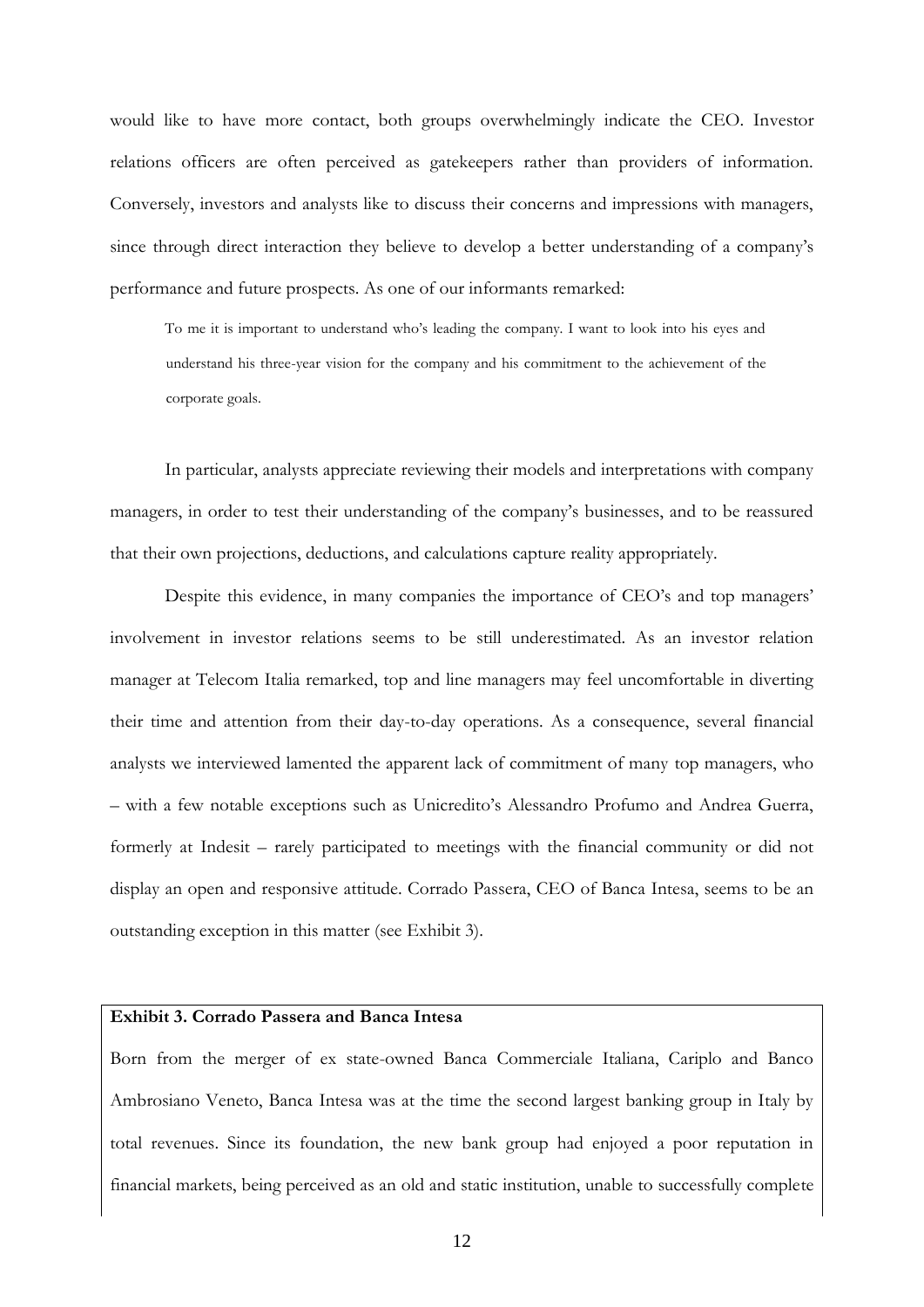the post merger phase. This situation changed in 2002, when Corrado Passera was appointed CEO of the bank. Mr Passera had previously been CEO of three companies: Gruppo Editoriale L'Espresso (a large media conglomerate), Olivetti (at that time, a producer of office and system solutions) and Poste Italiane (the public provider of mailing services). As CEO of Poste Italiane, he had been able to lead an overstaffed, inertial and traditionally poor performing company through major restructuring, substantially improving the company's image and performance. These results were acknowledged by the financial markets as they eventually welcomed his arrival at Banca Intesa with a substantial increase in the company's share price<sup>26</sup>.

Later, the company's reputation among the financial community has benefited also from Mr Passera's direct involvement in investor relations and communication to financial markets. Not only has he presented the latest strategic plan personally, but he would also regularly attend meetings with financial analysts and institutional investors to provide additional explanations about the information disclosed by the company. According to the financial press and community, in September 2002, during the illustration of the 2003-2005 strategic plan, his reassuring presence and effective presentation helped convince analysts and investors of the credibility of ambitious earning forecasts<sup>27</sup>. As a financial analyst reported later: "The latest presentation showed a clear break with tradition in Italian banks' usual approach to financial communication. In an innovative scene, Mr. Passera, in shirtsleeves, made the presentation alone (…) whilst striding around the stage. The emotive impact was strong, giving the impression that the CEO is the sole leader in the bank, with the situation well under control and clear ideas in mind."

Finally, while personal prestige and commitment obviously have a positive influence on the audience, our research suggests that *profound knowledge of the business*, of its key value drivers and economics, is fundamental in gathering the consensus of the financial community. Developing an intimate understanding of the business is fundamental to "crafting" good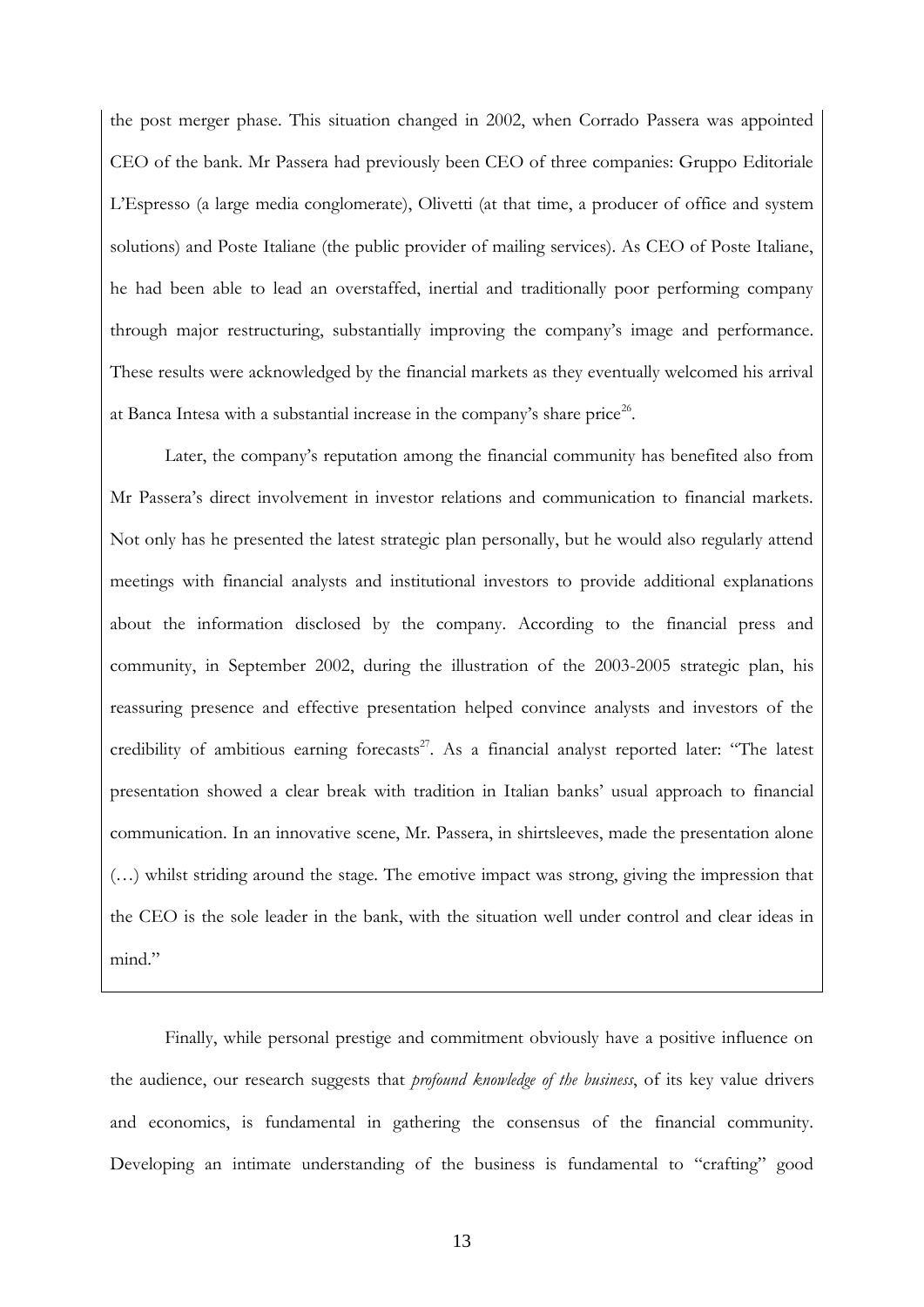strategies and help managers formulate and implement challenging but realistic strategies<sup>28</sup>. Also, financial analysts and investors tend to appreciate a manager's solid knowledge of the business and its practical aspects, because it reassures them about their capacity to carry out the proposed plans, regardless of occasional unforeseen events that may require rapid changes in the strategic course of the company. In this respect, relatively small companies such as component producer Sabaf and the luxury group Tod's have earned visibility and respect among financial analysts based on the experience and competence of their founders and CEOs (see Table 3).

Take for instance the case of Tod's, a luxury conglomerate, around which the CEO and major shareholder Diego Della Valle has managed to preserve the trust and consensus of the financial community despite occasional poor operational performance. Tod's was formally founded in 1986 by Diego Della Valle, whose family had been producing shoes since the early 1900. Since the mid 70's, Mr Della Valle had been running the family business gradually transforming a family-operated small concern into a medium-sized industrial company. Since Tod's went public in October 2000, the company has steadily expanded its brand portfolio and product range, turning into the operating holding of a group which now includes footwear brands Tod's and Hogan, and casual wear Fay. In recent years, the group has adopted a challenging strategy, based on the simultaneous expansion of its geographic scope, its network of proprietary stores, and its product range. Despite recent poor performance – not only has the company not grown significantly in the last years, but in 2003 it experienced also a substantial reduction in net profits and EBITDA – the confidence of financial analysts and investors in the long term growth prospects never faltered. According to prominent members of the financial community, Mr. Della Valle's insight in the luxury market and his considerable experience of the industrial and commercial aspects of the business support his capacity to articulate his plans during his frequent meetings with analyst and investors, and reassure them about the foundation of his forecasts<sup>29</sup>.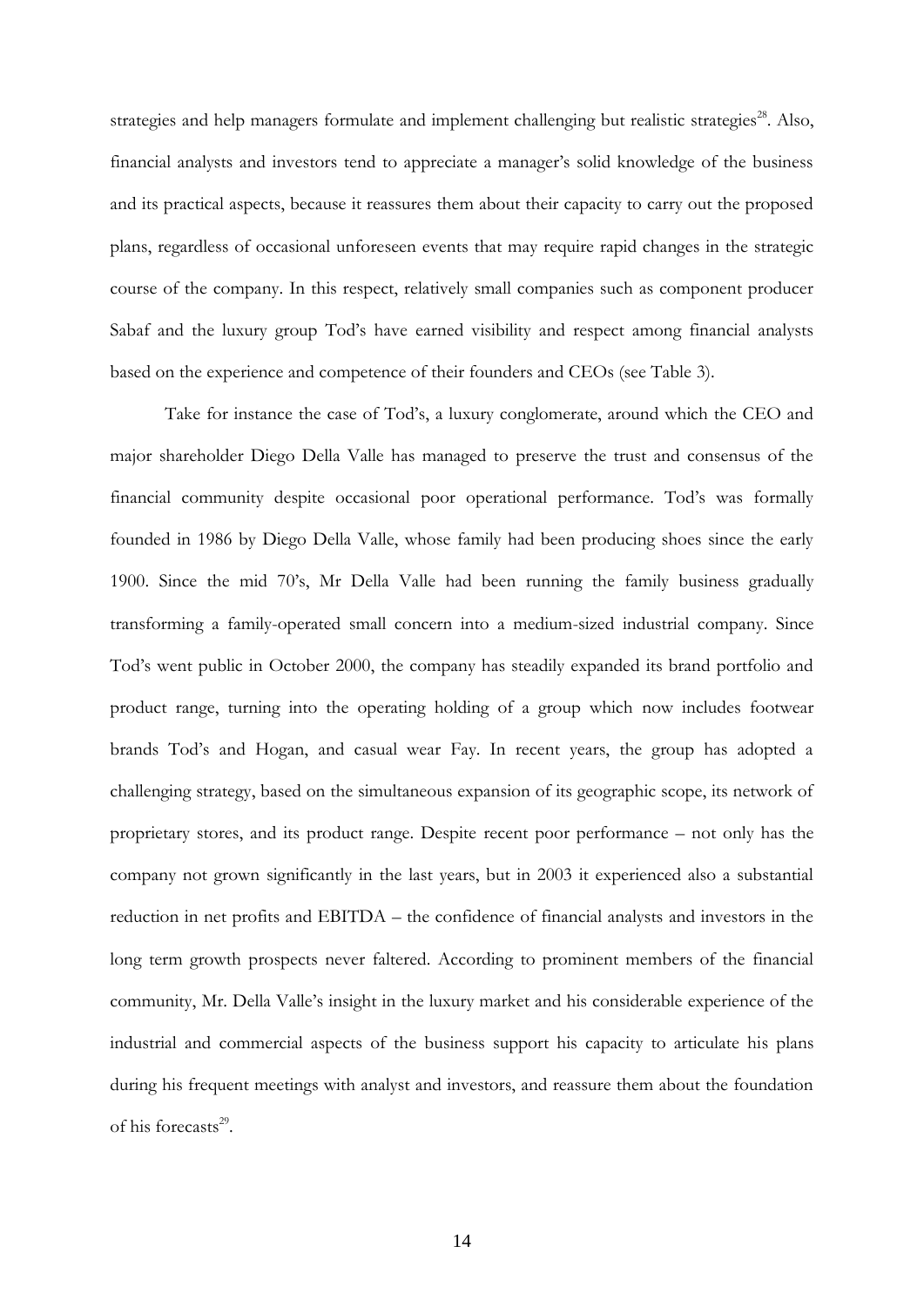## **Strategic plans, sensegiving and the reduction of ambiguity**

Past research has observed how strategic plans may act as consensus catalysts inside and outside the company<sup>30</sup>. In particular, within the financial community, periodic presentations of strategic plans to financial analysts and investors are among the most important devices to disclose information about company's strategic intentions, action plans and expected results $^{31}$ .

As we comparatively analysed how companies illustrate their plans to the financial community, we observed high heterogeneity in content and structure. Evidence from our study, however, indicates that how a company communicates its strategies may substantially affect its reputation in the financial community, and points at three factors that seem to affect the perceptions and evaluations of analysts and investors (Table 4).

> -------------------------- Insert Table 4 here --------------------------

First, good presentations of strategic plans do not merely indicate goals and expected results, but *provide a clear and consistent explanation of the causal relationships linking environmental trends, strategic intentions, action plans, and the end results*. Strategic plans are often surrounded by uncertainties regarding environmental changes, competitors' moves, and market reactions. Even in relatively stable competitive contexts, uncertainty and ambiguity are intrinsic to critical stages in the lifetime of a company such as mergers and acquisitions, restructuring, repositioning, takeovers, etc<sup>32</sup>. Helping analysts and investors make sense of emerging competitive contexts and innovative strategies and business models, then, is central to investor relations and corporate communication<sup>33</sup>.

Evidence from our research suggests that highly-regarded companies tend to use presentations of strategic plans as a "sensegiving" device, to support managers' efforts to influence how financial analysts interpret the company's strategy in relations to its competitive context. The notion of sensegiving refers to a deliberate attempt to influence how others make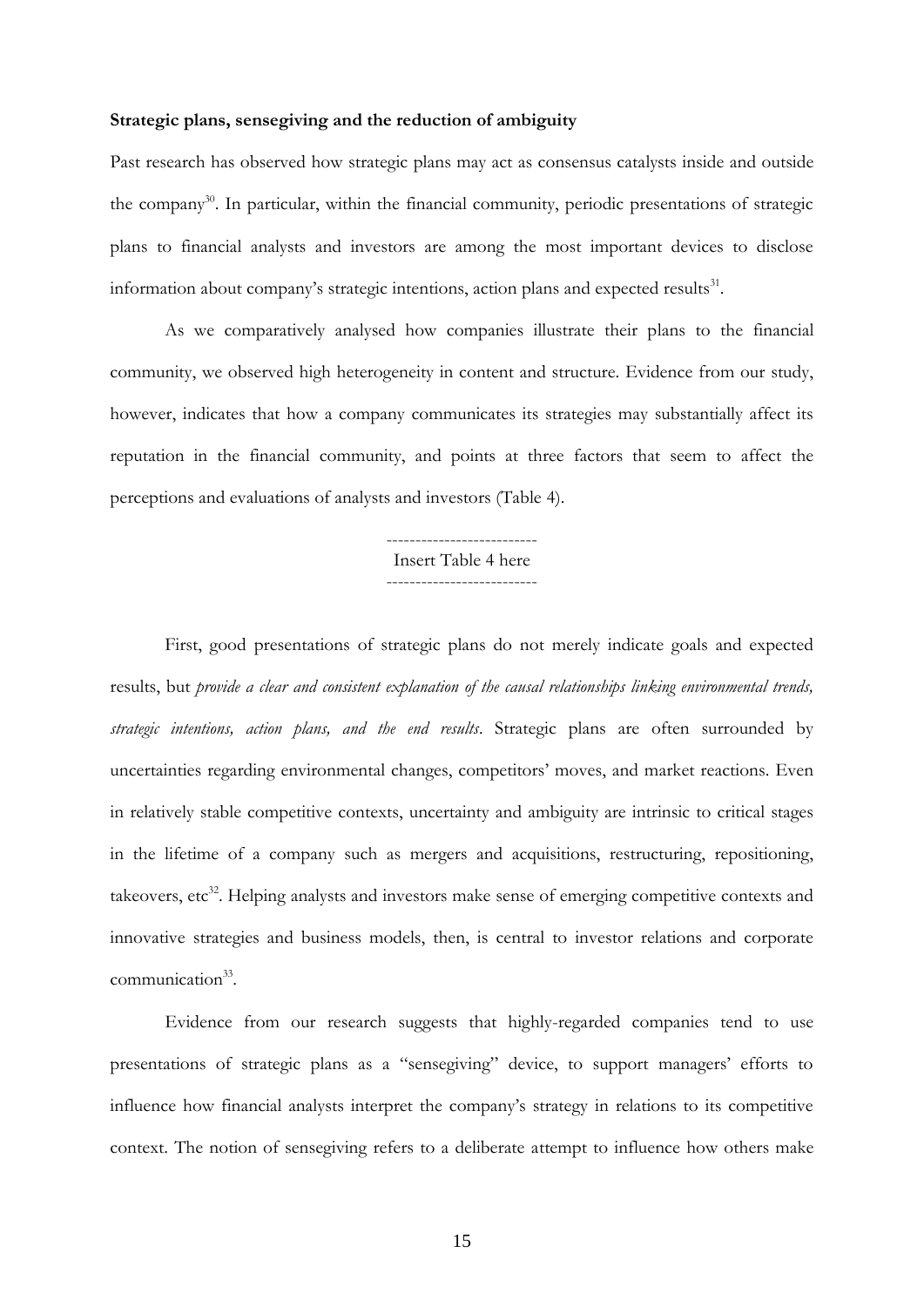sense of an ambiguous reality<sup>34</sup>. By explaining in detail how they intend to reach their goals, companies like Indesit, Unicredito, Banca Intesa and e.Biscom, now Fastweb, (see Tables 2 and 4) seemed to help analysts and investors develop an informed understanding of the causal texture underlying their plans. By providing analysts with a thorough and consistent map of cause-andeffect links by which specific actions are expected to lead to specific results<sup>35</sup>, managers can reduce the ambiguity associated to their plans and reinforce the perceived credibility of their strategies. Furthermore, as a sell-side analyst describing Indesit's latest strategic plan observed, clearly articulating managers' assumptions about environmental trends and their links with corporate actions and results may be beneficial even at a later stage:

Such a detailed plan facilitates honest and loyal interaction between analysts and managers, so that in the future, if they haven't reached their targets, we can sit around a table and analyze results in light of their assumptions about, say, the cost of raw materials, and of what really happened [...] It helps figure out what they can be blamed for and what was out of their control. Even if they make a mistake, their reputation may not be affected. Not too much, at least.

Conversely, presentations of strategic plans that contain ambiguous, incomplete information may aggravate analysts' and investors' attempts to make sense of a company's strategies and environmental context. Companies whose future plans are surrounded by uncertainty, in turn, are penalized by financial markets (see Exhibit 4).

## **Exhibit 4. Ambiguous communication at Telecom Italia**

Telecom Italia has been for long time a state owned company and the only provider of telecommunication services in Italy. In late 90's, deregulation and privatisation occurred: a new management was appointed at the head of Telecom and new competitors entered the telecommunication industry. Explaining financial analysts and investors how the new managers intended to steer the company through this fluid and highly uncertain competitive context was critical.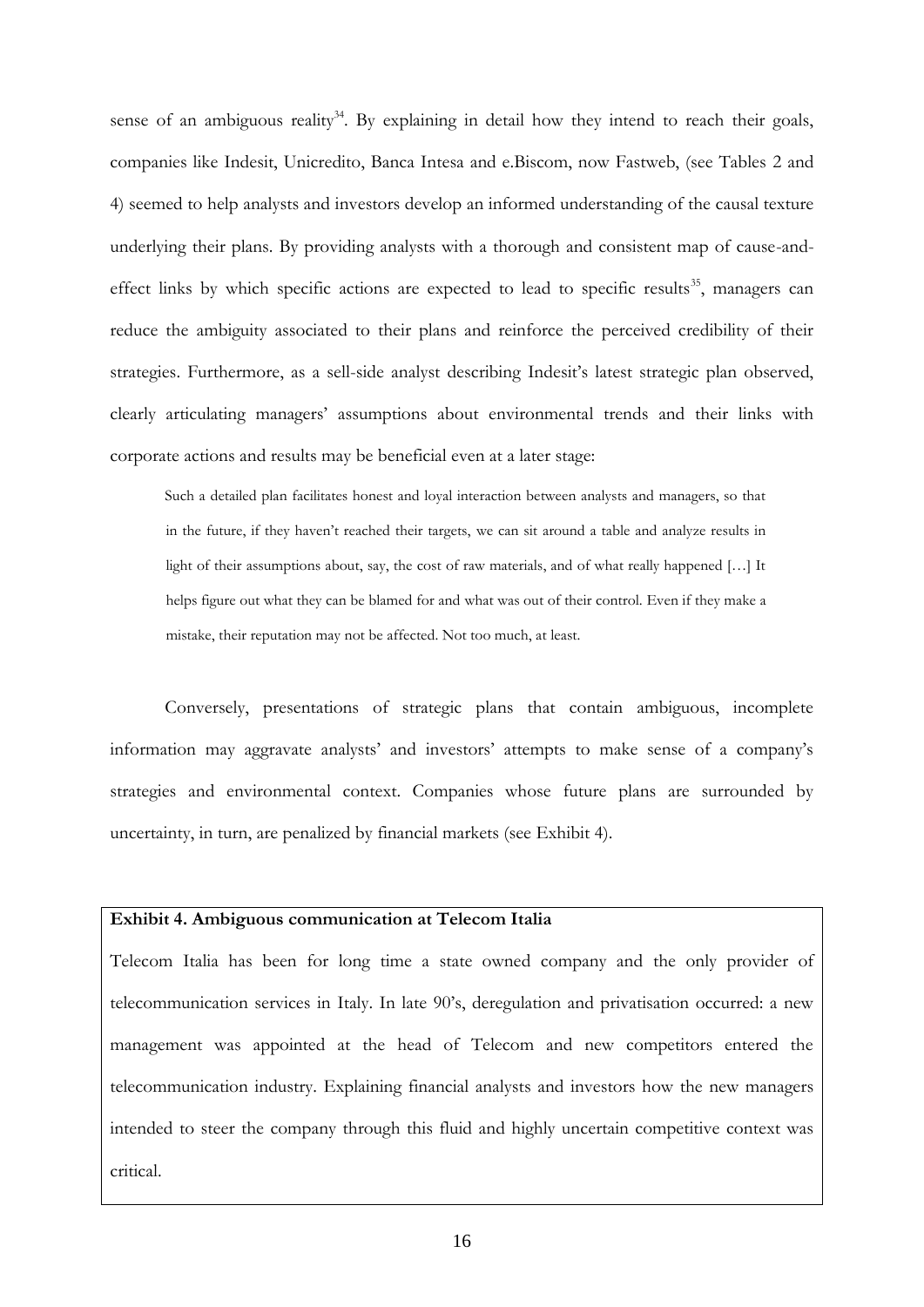In late September 1998, a press release issued by Telecom Italia summarized the key figures of the 1999 – 2001 strategic plan approved by the board of directors under the leadership of the recently hired CEO Gian Mario Rossignolo, a well respect senior officer with a long experience in managing large companies. The plan was expected to contain detailed information about the new goals and strategies of the company. A few days later, however, Bloomberg diffused different figures, implying a declining income, based on an internal company document distributed to labour unions.

These data were soon indicated as "incomplete" and "misleading" by the chief financial officer, but the rising ambiguity surrounding the corporate plans negatively affected the confidence of investors in the assumptions underlying the plan. In the following days, despite the efforts of the top managers to regain trust in their forecasts, the stock price fell about 25%. Far from improving analysts and investors' understanding of how managers at Telecom Italia planned to address the rising environmental challenges, the new plans and how they were communicated actually increased the uncertainty and ambiguity surrounding the company's strategies and its capacity to carry them out. Serious concerns about the company and its management arose in the financial community<sup>36</sup>. On October 26, the chief executive officer resigned.

Evidence from our research, however, suggests that, while clearly and unambiguously relating corporate strategies with environmental trends is important, effective presentations of strategic plans tend to provide also *comprehensive and detailed information about the implementation of the proposed plans*. While intentions are important, how a strategy is actually implemented is critical for its success<sup>37</sup>. As one of our informants remarked:

Many companies tell you that they'll do this and they'll do that, but you never understand how they really intend to do it. If somebody comes to me and tells me its earnings will increase in three years by 10%, but he's not able to explain me how, how can I believe him?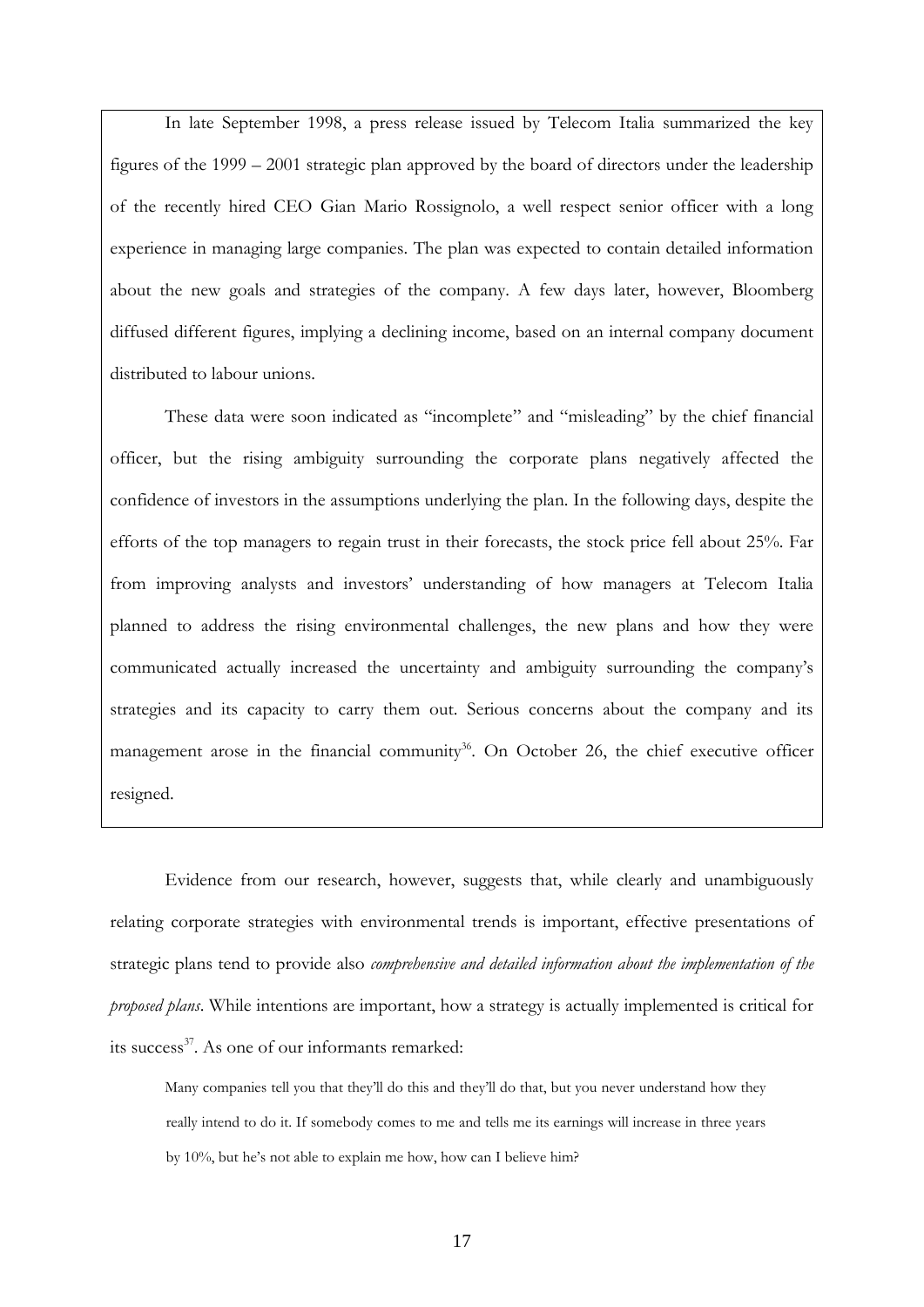Corporate success rests on the possession of unique and valuable resources and competences<sup>38</sup>. In this respect, it is not surprising that financial analysts and investors tend to appreciate precise information about key tangible and intangible assets that the plan will rely on, and help them assess their adequacy to reach the company's targets. Furthermore, as divisional and business unit managers are gradually accorded more decision making discretion and have become more individually accountable for results than in the past, their responsibility for strategy implementation is increasing<sup>39</sup>. In these respects, effective presentations of plans may augment the credibility of a company's strategies by providing analysts and investors with detailed information about the management team that will be responsible for carrying out the plans, the corporate resources that can be mobilized, the external alliances that will be engaged,  $etc<sup>40</sup>$ . In absence of clarity about these issues, plans may be perceived as little more than aspirations of arguable credibility. In the early 2000's, for instance, the vagueness of the restructuring plans that were periodically presented to the financial community seems to have contributed to Alitalia's poor reputation among financial analysts and investors. As an analyst we interviewed observed about a recently presented plan:

The new management told us that they were going to turn the company around. If you asked them how, they would say: "We'll increase turnover with new investments" – but they were in no conditions of borrowing more money. "We'll cut the cost of labour" – but then when they talked with the trade unions they denied it. "We'll be more efficient" – but it was not clear how...

Unicredito, the first Italian banking group in terms of market capitalization, is an exemplary case of how companies may effectively address these demands (see Exhibit 5).

## **Exhibit 5. Presenting corporate plans at Unicredito**

Unicredito was born in 1998 from the aggregation of five banks (Credito Italiano, Rolo Banca 1473, Cariverona, Cassa di Risparmio di Torino, and Cassamarca). Since its foundation, the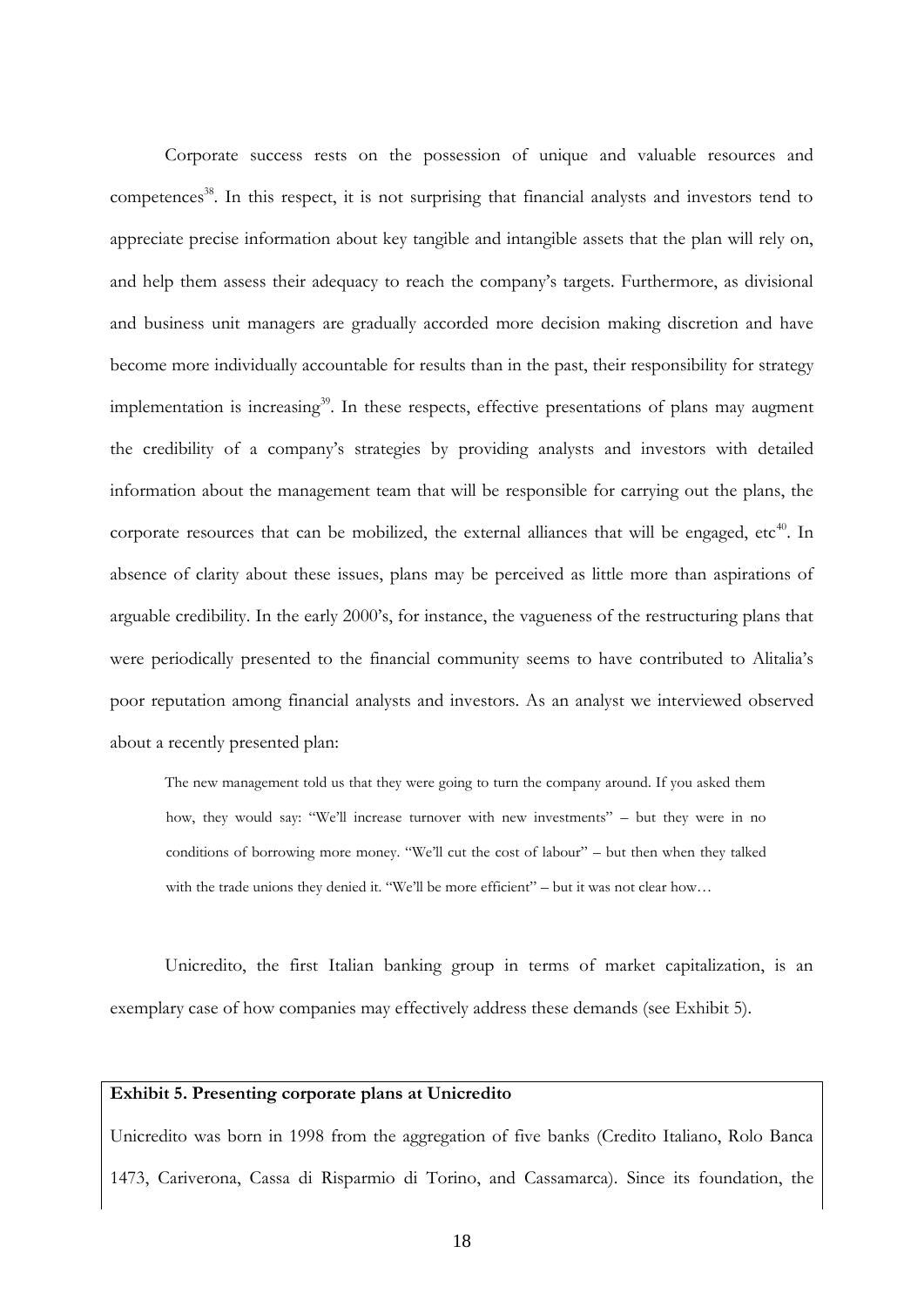company has been able to aggregate the consensus of the financial community around an ambitious growth strategy aimed at becoming the leading group on the Italian market. The company's presentations of strategic plans have been highly appreciated by the financial community. As one of our informants observed: "What I liked in the presentation of their latest strategic plan was the fundamental balance between the various parts. They did not only describe in detail the company's targets, but also provided us with a detailed explanation of how they were planning to reach them […] which made their targets look more convincing".

In October 2004, the presentation to analysts and institutional investors of the 2005-2007 plan was structured around a detailed articulation of the ambitious restructuring plan into divisional sub-plans, personally illustrated by divisional managers, who explained how plans would be implemented in their divisions and indicated who would be responsible for them. Reactions of financial analysts consistently emphasized the "credibility", and "feasibility" of the cost-cutting plan proposed by the corporate managers, insofar as, as one analyst observed, it "provided answers to most of the 'hot' issues".

Finally, a third feature that seems to positively affect the effectiveness of presentations of strategic plans and enhance the credibility of corporate forecasts is the *periodic follow-ups on the advances towards the expected results*. The provision of periodical follow-ups on the advances towards the results contained in previous presentations tends to reassure analysts and investors about the companies' commitment to the implementation of its plans. Financial audiences are not only interested in the extent to which expected results have been achieved; they are also interested in understanding if, when, why and how managers have modified their plans<sup>41</sup>. Not all the intended strategies are realized: plans may change and companies may flexibly adapt to evolving circumstances as new strategies emerge and modify old plans<sup>42</sup>. In this respect, strategic plans may help internal as well as external audiences track the realization of intended strategies and evaluate the results of plans that were actually carried out. Tracking and monitoring the progress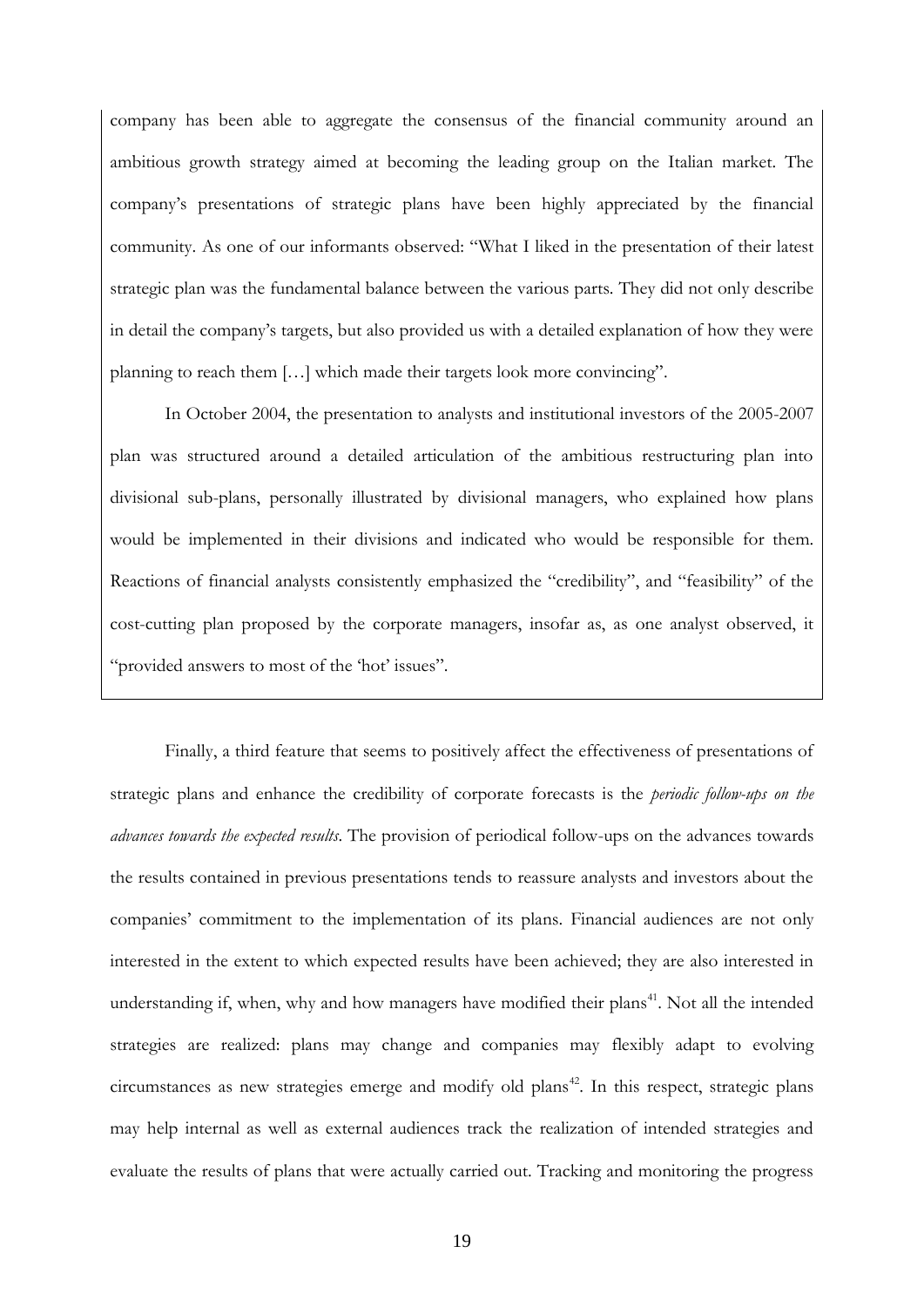of corporate plans and comparing expected and actual results is central to analysts' activity and an essential part of their reports. As one of our informants observed:

Continuously updating us on the "state of the art" is fundamental. And even more so when we are dealing with an innovative strategy or a new project, and we are trying to keep track of its results.

In Italy, however, only a few listed companies provide the financial community with periodical follow-ups of their presentations of strategic plans. e.Biscom, now Fastweb, is an exemplary case of how engaging in constant conversation with the financial community through systematic follow-ups on presentations of strategic plans, may help build and maintain the support of analysts and investors even in the face of persistent – albeit expected – lack of profitability. e.Biscom was founded in 1999, as a financial holding in the field of telecommunication and broadband services, by Silvio Scaglia, former CEO of Omnitel – the second largest Italian provider of mobile telephony, now part of the Vodafone group. A year later, the company went public. As the Internet bubble exploded, however, senior managers at e.Biscom had to strive hard to preserve the confidence of analysts and investors in the feasibility of their plans, while many promising start-ups around them failed. Communication was frequent and comprehensive. Quarterly and annual results were systematically compared with forecasts contained in earlier presentations. In October 2004, the newly crafted presentation of strategic plan went to the length of illustrating in details how managers' forecasts and corporate results had evolved throughout all the plans presented in previous years. The meticulous comparison was meant to reaffirm the original strategic vision – i.e. pursuing organic growth in core business of broadband telecommunication services in Italy – and to provide compelling evidence that the company had systematically respected targets stated since the year 2000, reassuring the financial community that break-even would be reached in 2005.

## **Effective, credible and independent internal control systems**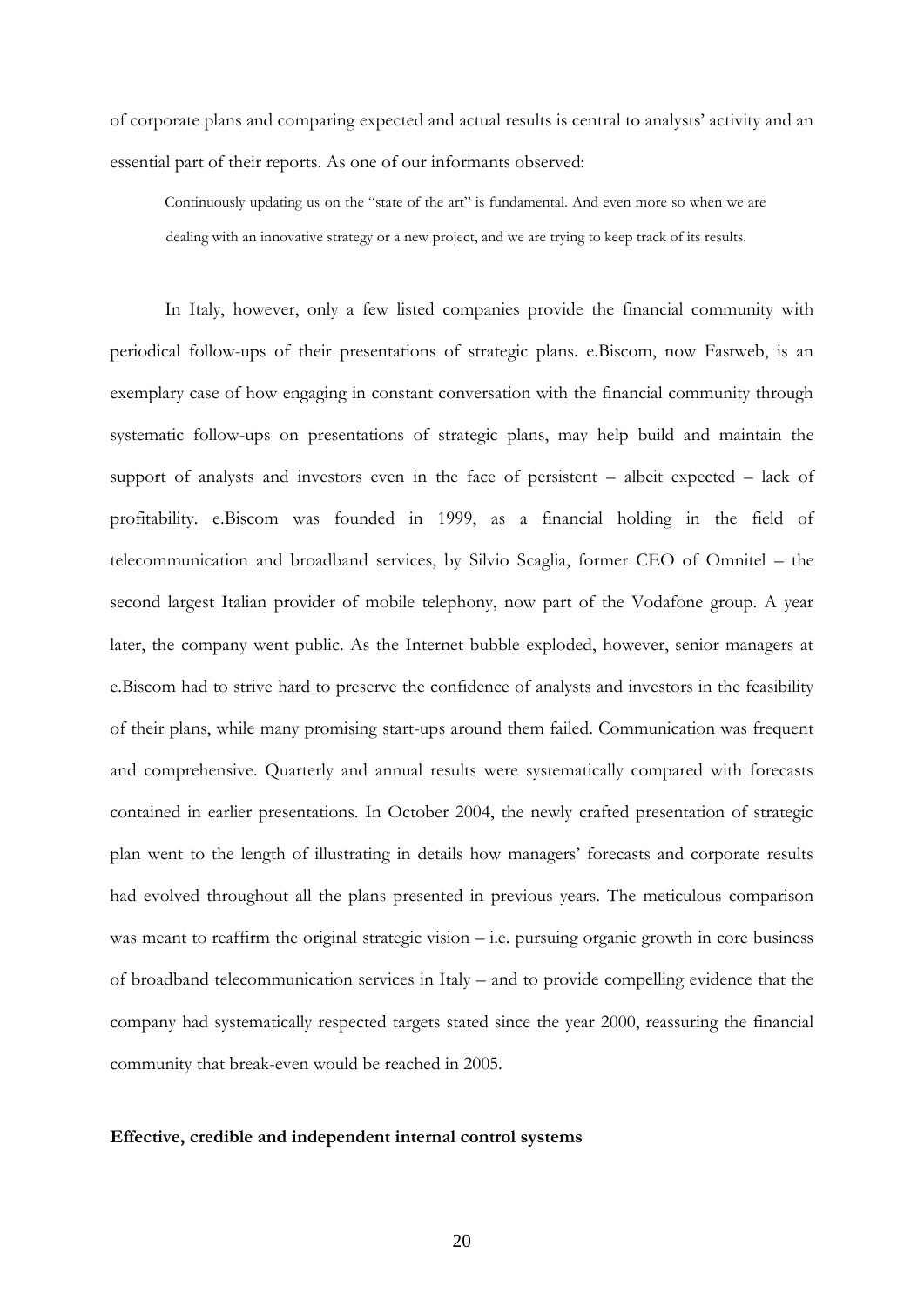Finally, a third factor affecting the credibility of corporate plans among analysts and investors seems to be the configuration of internal control systems. Recent research indicates that financial analysts and investors tend to agree on the importance of internal control systems both for corporate accountability and for the future success of the business<sup>43</sup>. Compliance to national regulations and code of conducts is obviously a minimum requirement. What seems to make the difference between highly and poorly regarded companies, however, is not so much the establishment of sophisticated internal control systems *per se*, but reassuring external audiences about their effective functioning. In this respect, three features seem to positively affect the evaluation of financial analysts and investors (Table 5).

## -------------------------- Insert Table 5 here --------------------------

First, highly-reputed companies tend to *voluntarily disclose detailed and reliable information about their auditing practices beyond the legal requirements*, providing evidence of the real functioning of the internal control systems. Recent research shows that voluntary reporting on internal control systems provides additional and valuable information for financial analysts and investors, improves accountability and provides a better indicator of a company's long-term viability<sup>44</sup>. In fact, financial audiences find it difficult to distinguish between effective internal control systems and mere formal compliance to regulations. As one of our informants observed:

Take the case of independent outside directors. […] In a family firm we can even have a majority of outside directors, but most of them will be family friends or worse. How independent can they be? [...] What matters is to understand who really controls the company and who influences decisions, regardless of the formal governance practices.

In this respect, disclosing comprehensive and precise information about actual auditing activities – such as the background of the auditors, number of meetings per year, the average length of meetings, the number of auditors attending meetings, etc. –, and issuing reports on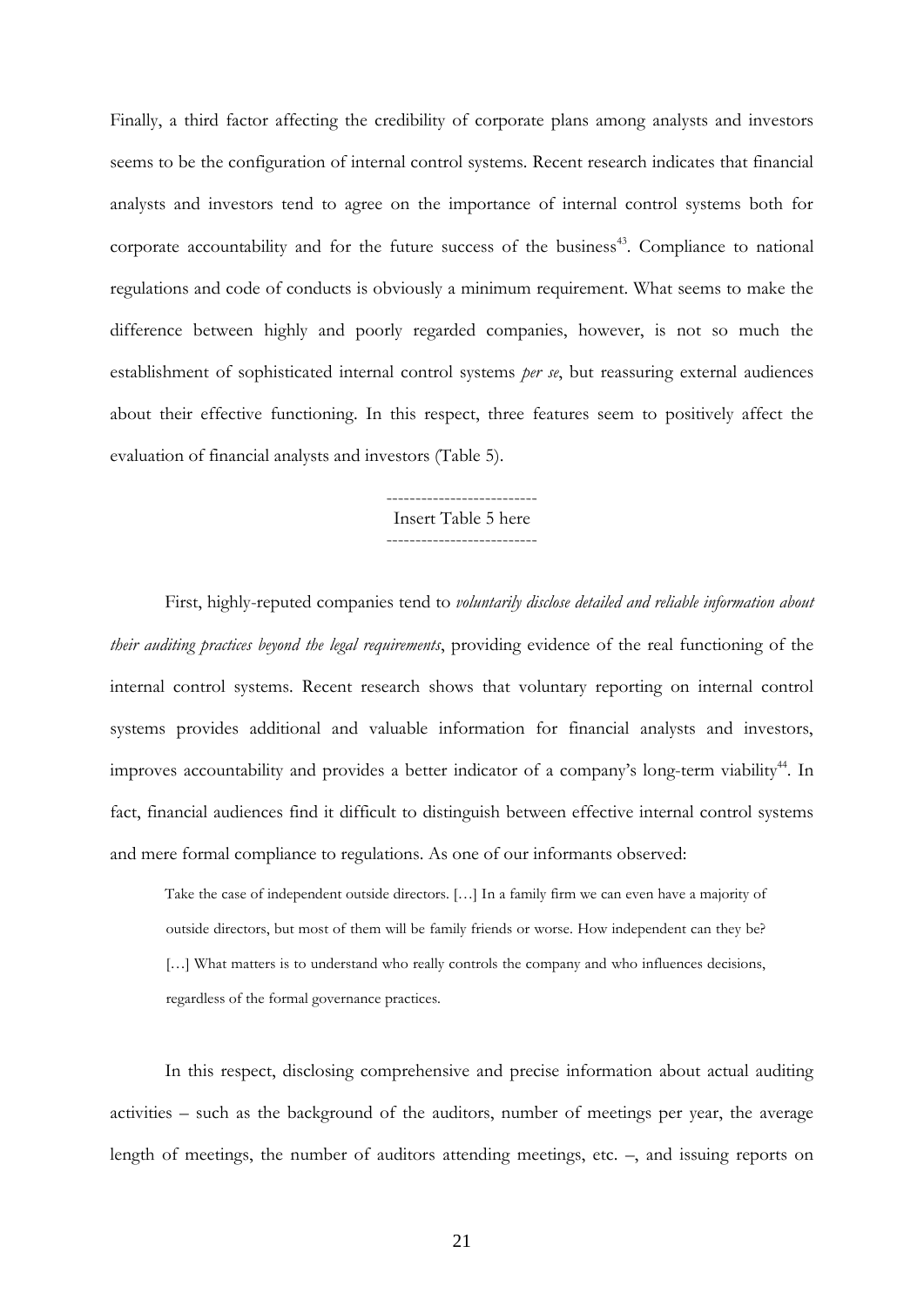internal control may reduce the uncertainties surrounding control structures and systems, and may provide a more convincing account of their actual functioning. Furthermore, some of our informants perceived it as a sign of above average commitment to transparency and of confidence in the effectiveness of internal control systems.

At the time of our research, however, voluntary disclosure of extensive information about auditing activities seemed to be still uncommon, at least among Italian companies. Our comparative study of the composition and the activity of audit committees in Italian listed companies, for instance, revealed that while most companies declared to have established internal control systems, many of them did not really have an audit committee nor had they appointed an internal auditor. While the activity of internal auditors generally complied with the current regulations, they rarely seemed to go beyond their legal duties. Furthermore, auditors seemed to focus mainly on operational auditing, assets allocation and financial auditing, while overlooking other important activities, such as budgeting control, competitive strategy appraisal, and the evaluation of division productivity. In some cases, also, internal auditors met so rarely and for so short periods of time to cast serious doubts about the actual content of their work. Most of this information, however, was usually not available to the financial community – or at least not in such detail.

Conversely, highly regarded companies tend to engage in broad and detailed disclosure of the actual functioning of their auditing practices, providing convincing evidence of the effectiveness of their internal control systems. Take, for instance, the case of Indesit, a large continental producer of home-appliances. In the last few years, managers at Indesit have increasingly acknowledged the importance of disclosing information about the real functioning of company's internal control systems. In fact, the annual corporate governance report of the company goes beyond mandatory requirements, illustrating the various processes designed to reassure stakeholders about the achievement of business objectives, regarding in particular the efficiency of business operations, the reliability of financial information, legal compliance, and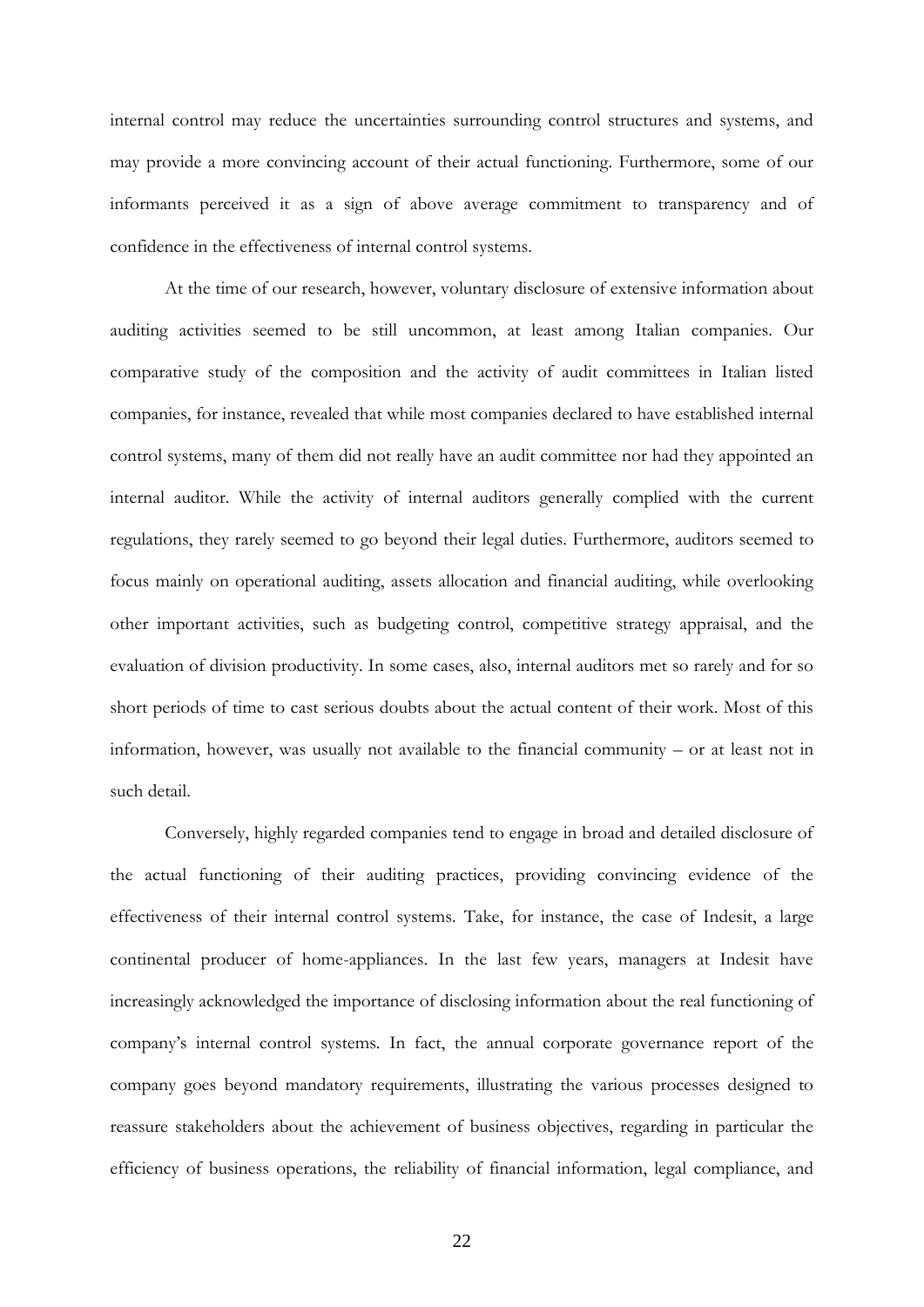more in general, the preservation of the integrity of the company's assets. The report describes in detail the main features of internal control systems – i.e. definition, communication of objectives and levels of responsibility; planning, monitoring and risk assessment, human resources management – and the various controls carried out by individual business functions in order to guarantee their operating efficiency. Finally, the report clearly explains the role of the internal control manager and of the internal control committee and illustrates in details their composition and current activities.

As far as the composition of auditing structures and their location in the managerial hierarchies is concerned, financial audiences seem to appreciate also a *clear distinction between control duties and managerial responsibilities*: Ideally, an internal auditor should not belong to or come from the managerial ranks, lest his real independence from top managers and impartiality may be questioned. In fact, need for fast responses to environmental changes may induce managers to by-pass control systems. The accountability of innovative, risk-taking strategies may be overlooked in favour of fast growth. Such a situation may encourage the adoption of perfunctory procedures and internal controllers who in fact report directly to the CEO. In the United States, the need for independent internal control systems has been acknowledged by a recently introduced regulation<sup>45</sup>. Yet formal compliance with the rules does not necessarily guarantee real independence of audit committee members and of internal auditors from management. As we have mentioned in the introduction, the recent experience of Bipop is illustrative of a how formally effective internal control systems may result into purely formal bodies, subjected to the management's will (see Exhibit 6).

## **Exhibit 6. The rise and fall of Bipop**

Between 1993 and 2000 Bipop developed a bold and innovative strategy, based on aggressive expansion through acquisitions, which earned the company excellent operating results and a leading position in the Italian banking industry. The company's unconventional strategy aimed at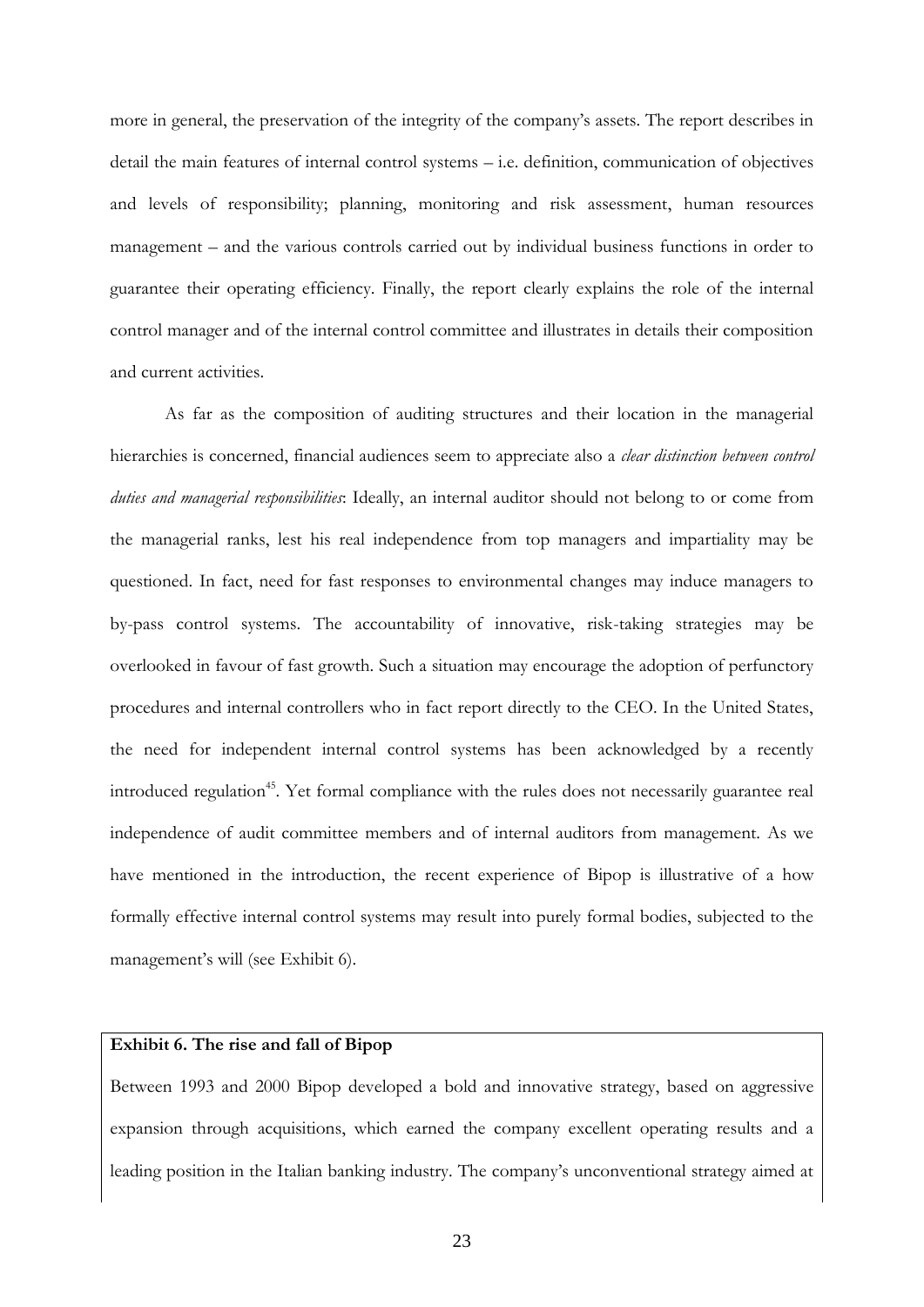increasing earnings through revenue growth driven mainly by non-interest income, and through cost reduction thanks to innovative distribution. Such strategy was indeed more risky than competitors' because of the higher correlation with market performance. Nevertheless financial audiences were enthusiast. In February 1999, a primary international brokerage house argued that Bipop was "possibly the most advanced and dynamic of the regional banks, […] with particular strengths in leasing and asset management within the Italian banking industry". The report concluded inserting Bipop "among the highest quality, and most innovative of the Italian banks"<sup>46</sup>.

In mid 2001, even in the face of a declining share price, Bipop was still considered among the best performers in the industry. In the following months, however, Bipop entered a profound crisis, which eventually led to the replacement of the whole top management team and to the acquisition by a larger but far less dynamic competitor. The crisis precipitated when an investigation of the Bank of Italy found internal control systems to be insufficient to cope with the high risk profile associated to the company's aggressive strategy. In particular, investigators pointed out that, in fact, internal auditors reported directly to the CEO, thus reducing the effectiveness of internal controls. Accountability and control had been sacrificed in order to remove any hindrance to the discretion of senior officers. When, soon after, some board members and some managers were accused of accounting frauds, the reputation of the bank was shattered, its risk profile became unacceptable for most shareholders, and despite the potential profitability of its strategies, its share price crashed.

Finally, the appointment of internal auditors characterized by a *personal reputation for integrity and rigor* may help companies reinforce the credibility of their internal control systems among the financial community. Research on IPOs indicates that the association with a prestigious auditing firm tends to increase the amount of capital raised in the offering, as it reduces the perceived uncertainty about the value of company's shares. In fact, not only external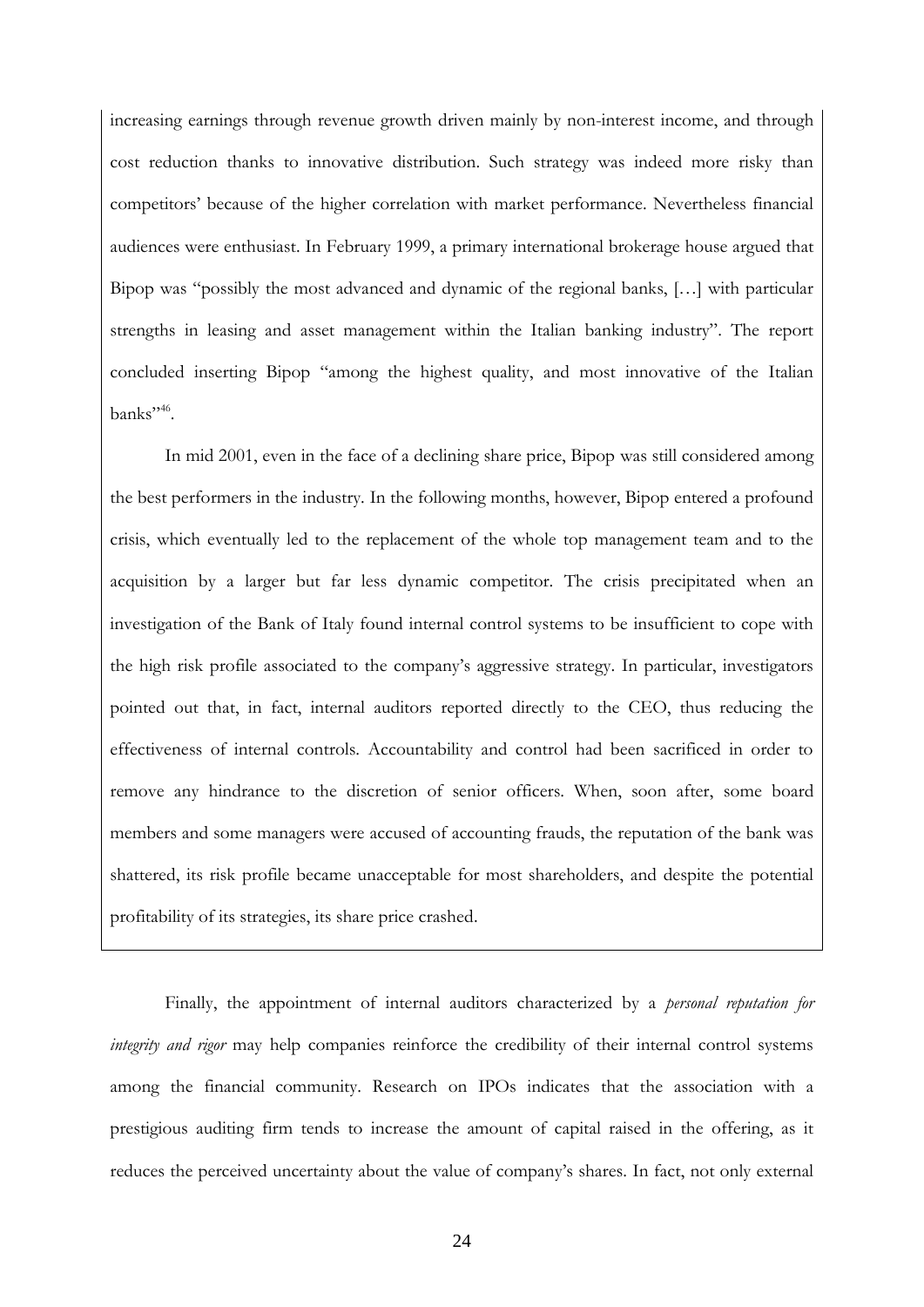but also internal auditors may affect how financial audiences assess the uncertainty surrounding a company's prospects, as the appointment of internal auditors with a strong reputation for independence, integrity and rigor seems to reassure the financial community about the accountability of the company's operations.

In fact, for poorly reputed companies, association with well regarded internal and external auditors may be a way to build or reinforce the confidence of analysts and investors in their commitment to improve the transparency and reliability of their operations. Again, consider the case of Capitalia. Besides the appointment of Mr. Arpe described earlier on, another important step in regaining the confidence of financial audiences was the appointment of Giuseppe Cannizzaro, a former member of Consob (the Italian Stock Exchange Commission), as internal auditor, with the formal title of central director and legal counsellor of the company. At Consob, Mr Cannizzaro had been in charge of the consultancy and regulation office within the Legal Consultancy Division and, later, had been responsible for the Securities Division, where his duties included controlling that listed companies provided financial markets with correct and transparent information, revising annual and quarterly reports, and controlling listed companies' governance structures and mechanisms. His appointment as internal auditor was welcomed by the financial community as a serious effort to put effective corporate governance structures and mechanisms in place, and to improve the accountability of the company.

## **CONCLUSIONS**

Common wisdom and past studies tell us that competitive success and above average profitability are fundamental in earning a good reputation among financial analysts and institutional investors. Our research, however, indicates that financial audiences may develop a more or less favourable attitude towards a company and its strategy based also on the way senior officers and investor relation officers illustrate their plans and internal control systems to their financial audiences, (see Table 6 for a summary).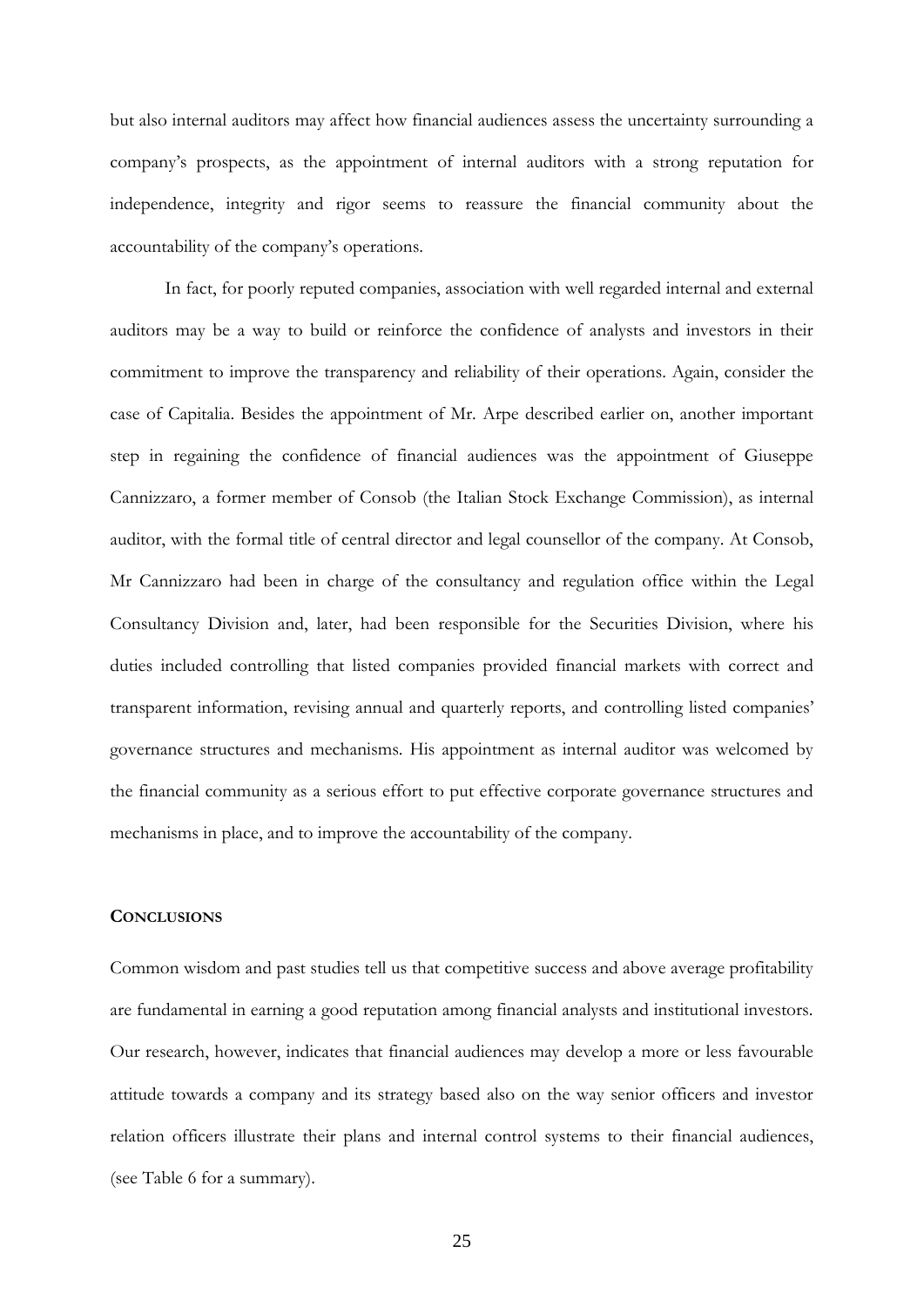-------------------------- Insert Table 6 here

--------------------------

Financial analysts and institutional investors are constantly engaged in monitoring and evaluating corporate plans and results. In doing so, they have to make sense of an uncertain and ambiguous reality, relying mostly on information provided by the companies themselves. Appraising the relative credibility of corporate claims and forecasts, then, is fundamental to the assessment of corporate plans and the estimate of the expected future earnings.

In our research, converging evidence from different data sources indicates that some companies are generally perceived by the financial community as more reliable, trustworthy and accountable than others. In turn, this reputation for trustworthiness and accountability seems to positively affect the capacity of these companies to gather the consensus of financial audiences required to carry out ambitious strategic plans. Findings from our research helped us track the formation of a positive reputation among financial analysts and institutional investors down to a range of factors that seem to help financial audiences make sense of corporate strategies and reassure them about the credibility of corporate claims and ambitions.

More specifically, our study highlights the importance of knowledgeable and respected corporate leaders engaging in a constant conversation with financial analysts, providing them with a rich and compelling account of corporate plans and a detailed illustration of how they are to be implemented. Also, frequent updates and follow-ups of strategic plans and the voluntary disclosure of comprehensive information about the real functioning of internal control systems seem to converge in gathering and preserving the consensus of financial audiences around ambitious and challenging growth strategies.

The experience of companies such as Bipop and e.Biscom is illustrative of how financial analysts and investors tend to display a different attitude towards innovative, risky strategies according to the different perceptions they have of the company's trustworthiness and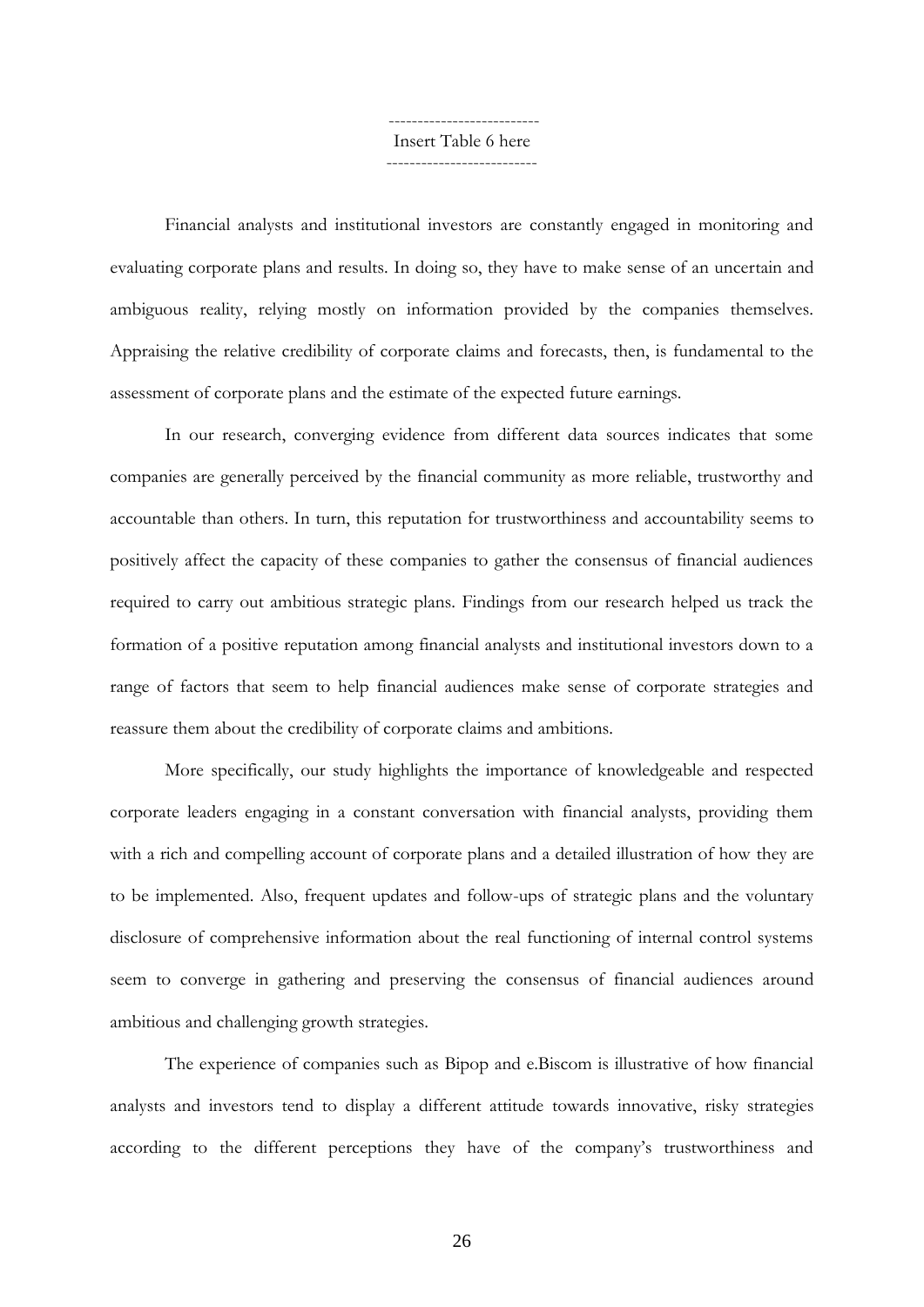accountability. In other words, financial audiences tend to evaluate fast-growing, market aggressive strategies of well regarded companies more positively than similar strategies developed by poorly regarded companies. In this respect, our findings suggest that innovative and risky strategies may actually coexist with strong internal control systems, as companies leverage on their perceived accountability and trustworthiness to aggregate the consensus of the financial community around their strategies.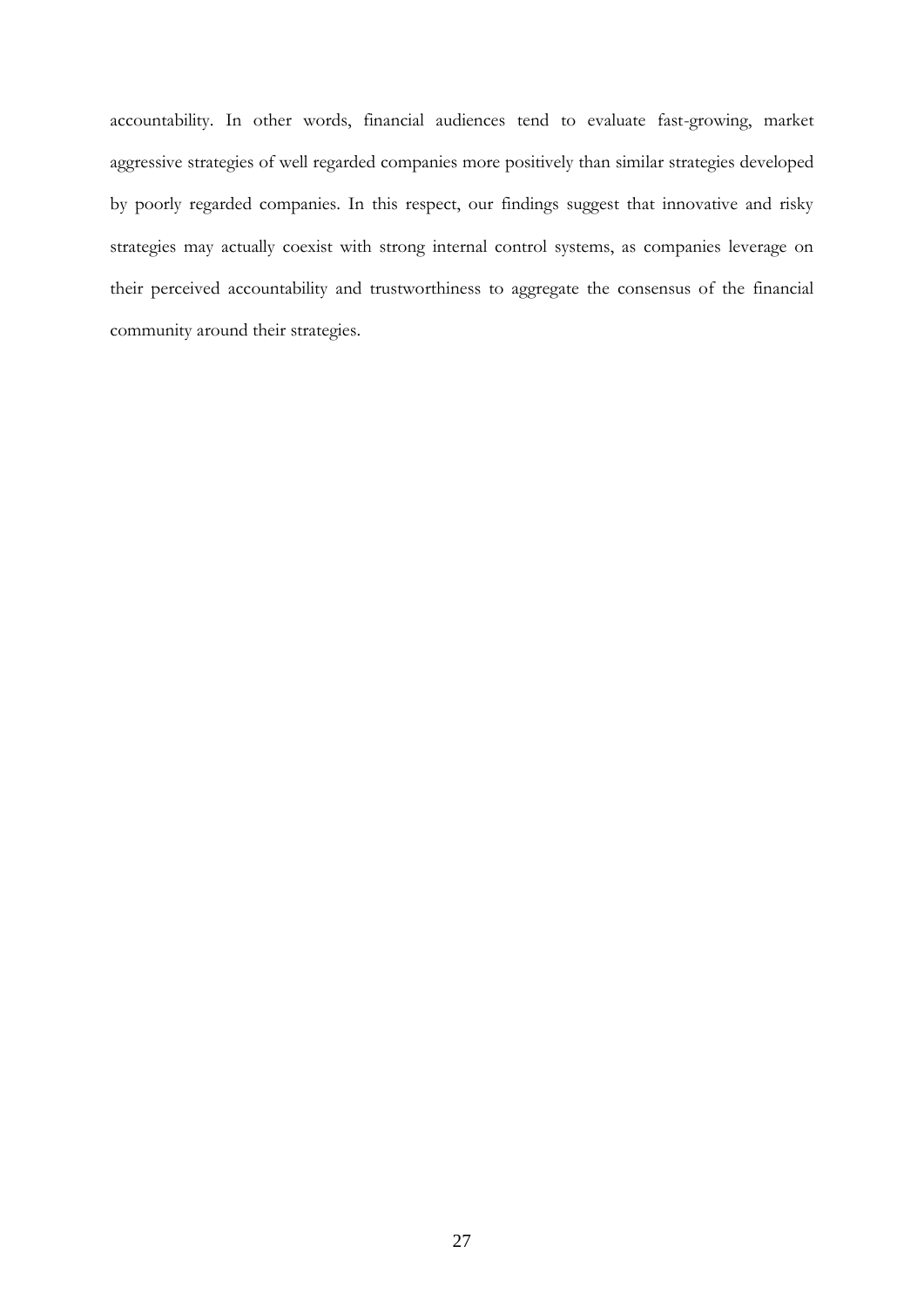## **Table 1: Reputation and stock market performance: Findings from past research**

Corporate reputation… …is associated to higher market performance Knight, & Pretty (1990); Gregory (1998); Black, Carnes, & Richardson (2000). ...reduces the perceived financial risk of a company's shares Lehn, Netter, & Poulsen (1990); Chaney, & Lewis (1995); Healy, & Palepu (1995); Gardiol, Gibson-Anser, & Tuschschmid (1997); Srivastava, McInish, Wood, & Capraro (1997). CEO reputation… …affects the reaction of financial markets in extraordinary circumstances, such as IPOs, bankruptcies or takeovers D'Aveni (1990); Hambrick, & D'Aveni (1992); D'Aveni, & Kesner (1993); Finkle (1998); Certo, Daily, & Dalton (2001); Jackson, & Hambrick (2002); Higgins, & Gulati (2002); Cohen, & Dean (2005). …influences the perceived credibility of corporate communication… Higgins, & Bannister (1992); Hirst, Koonce, & Miller (1999); Mercer (2004). Underwriter reputation increases the performance of initial public offerings Balvers, McDonald, & Miller (1988); Carter, & Manaster (1990); Carter, Dark, & Singh (1998). Auditor personal reputation increases the performance of initial public offerings Beatty, & Ritter (1986); Balvers, McDonald, & Miller (1988); Beatty (1989).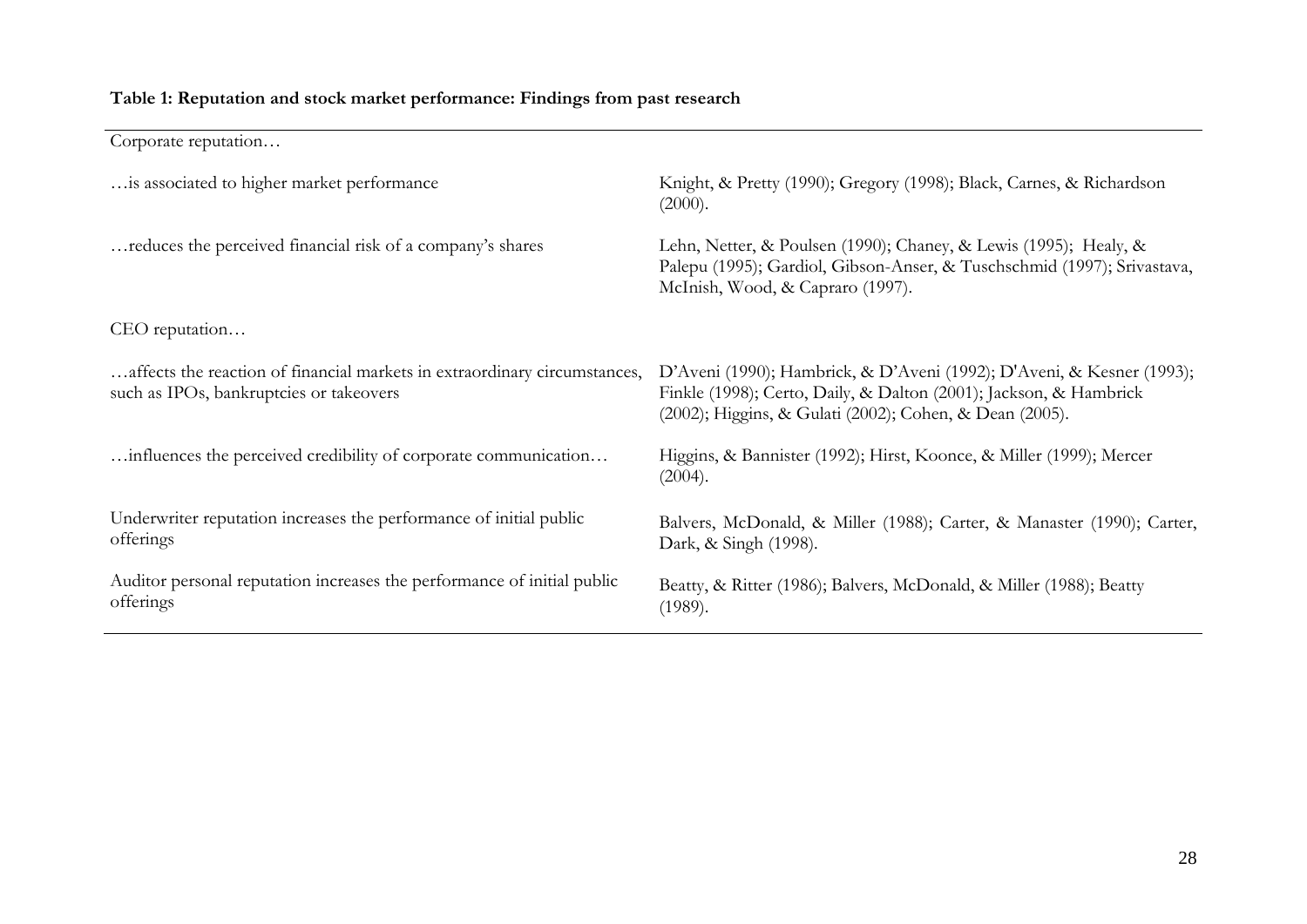#### **ALITALIA (AIRLINE TRANSPORTATION)**

Alitalia, the Italian national carrier, has traditionally suffered from poor reputation among the general public and the financial community. Until very recently, arguable appointments in the managerial ranks and vague and ambiguous industrial plans have increasingly undermined the investors' confidence in the capacity of the company to carry out a much needed restructuring (see Table 3).

#### **BANCA INTESA (BANKING)**

Banca Intesa is one of the largest banking group in Italy. In recent times, the solid reputation of a newly-hired CEO and his personal involvement in investor relations and communication to financial markets is credited for the recover of the group's poor reputation among financial analysts (see Tables 2 and 3).

#### **BIPOP (BANKING)**

In the late 90's, Bipop Carire, a medium-sized regional bank, was widely acclaimed by the press and the financial community for its aggressive growth strategies. In 2001, despite general recognition of the quality of the corporate strategies, its credibility among the financial community collapsed, after an investigation revealed the improper functioning of internal control systems. Its stock price plummeted and a few months later the bank was taken over by a larger competitor (see Table 4).

#### **CAPITALIA (BANKING)**

Capitalia is one of the five major Italian banks. In recent times, its alleged involvement in financial scandals, such as Parmalat and Cirio, and a perceived lack of transparency regarding some of its financial operations had severely tarnished its reputation in the financial community. The appointment of a young and well regarded CEO and the personal integrity of the new overseer of internal control systems helped the company recover credibility in financial markets (see Tables 2 and 4).

#### **E.BISCOM/FASTWEB (TLC)**

Fastweb, formerly known as e.Biscom, is the leading broadband telecommunications company in Italy. Founded in 1999, its IPO witnessed the astounding number – for Italy – of two million subscribers. Since then, the company hasn't reported profits. However, consensus has never faltered, also thanks to the personal prestige of its top management team and the impeccable quality of its industrial plans (see Tables 2 and 3).

## **INDESIT (WHITE GOODS)**

Indesit is one of the top three manufactures in the European white goods industry. In recent years, effective internal controls systems and the deep involvement of former CEO Andrea Guerra in investor relations helped tighten up the consensus of investors around a bold growth strategy (see Tables 2 and 4).

#### **SABAF (VALVES, THERMOSTATS AND BURNERS)**

Sabaf is a world leader in the production of components for domestic gas cooking appliances. Despite its relatively small size and its low popularity among the general public, it is one of the best regarded companies in the Milan Stock Exchange. The personal competence of its CEO, and its articulation in illustrating the companies plans and economics is credited for its high reputation among financial analysts (see Table 2).

## **TELECOM ITALIA (ICT)**

In the late 90's, despite its high profitability, Telecom Italia, the ex state-owned national telecommunication provider, had experienced troubled relationships with the financial community because of unclear strategic plans and ambiguous financial communication (see Table 3). In the last few years, improved corporate communication and effective internal control systems have helped regain consensus around a challenging growth strategy (see Table 4).

#### **TOD'S (SHOES, LEATHER GOODS AND CASUAL WEAR)**

Tod's is a global luxury group, manufacturing and selling brands such as Tod's, Fay and Hogan. The company is held in high regard among financial analysts, mainly because of the personal charisma and competence of its chairman and CEO, Diego Della Valle. Mr. Della Valle's long involvement in the family firm helped him develop a profound knowledge of the business, which he displays as he periodically encounters financial analysts to illustrate his company's plans (see Table 2).

#### **UNICREDITO (BANKING)**

Unicredito, Italy's largest banking group in terms of market capitalisation, has earned a solid reputation for transparency and financial disclosure. Since its foundation in 1998, its CEO Alessandro Profumo has been actively involved in investor relations, providing a clear explication of its strategic intentions and action plans, and keeping investors constantly informed about the implementation of the proposed plans (see Tables 2 and 3).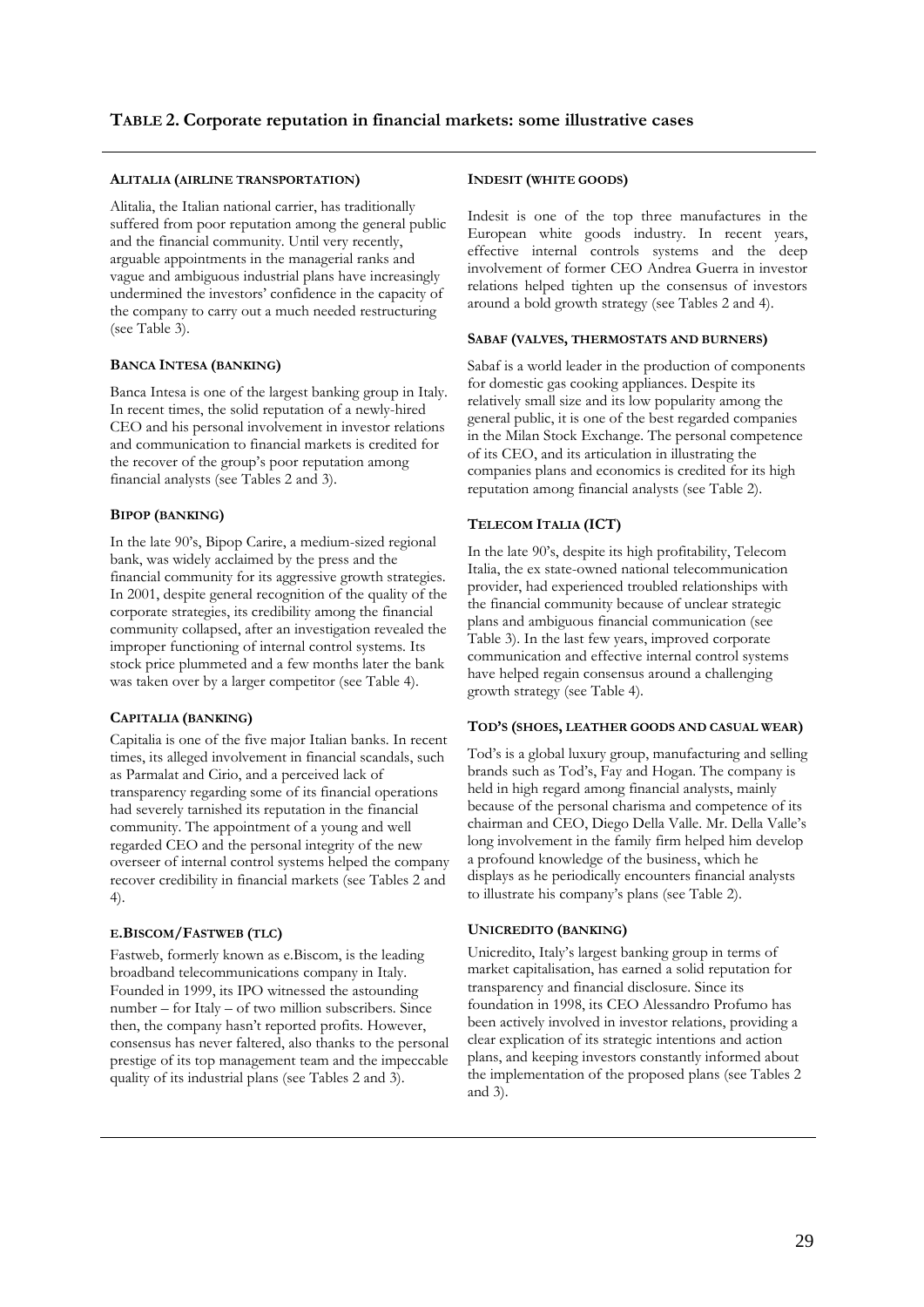## **FIGURE 1. Building reputation in financial markets**

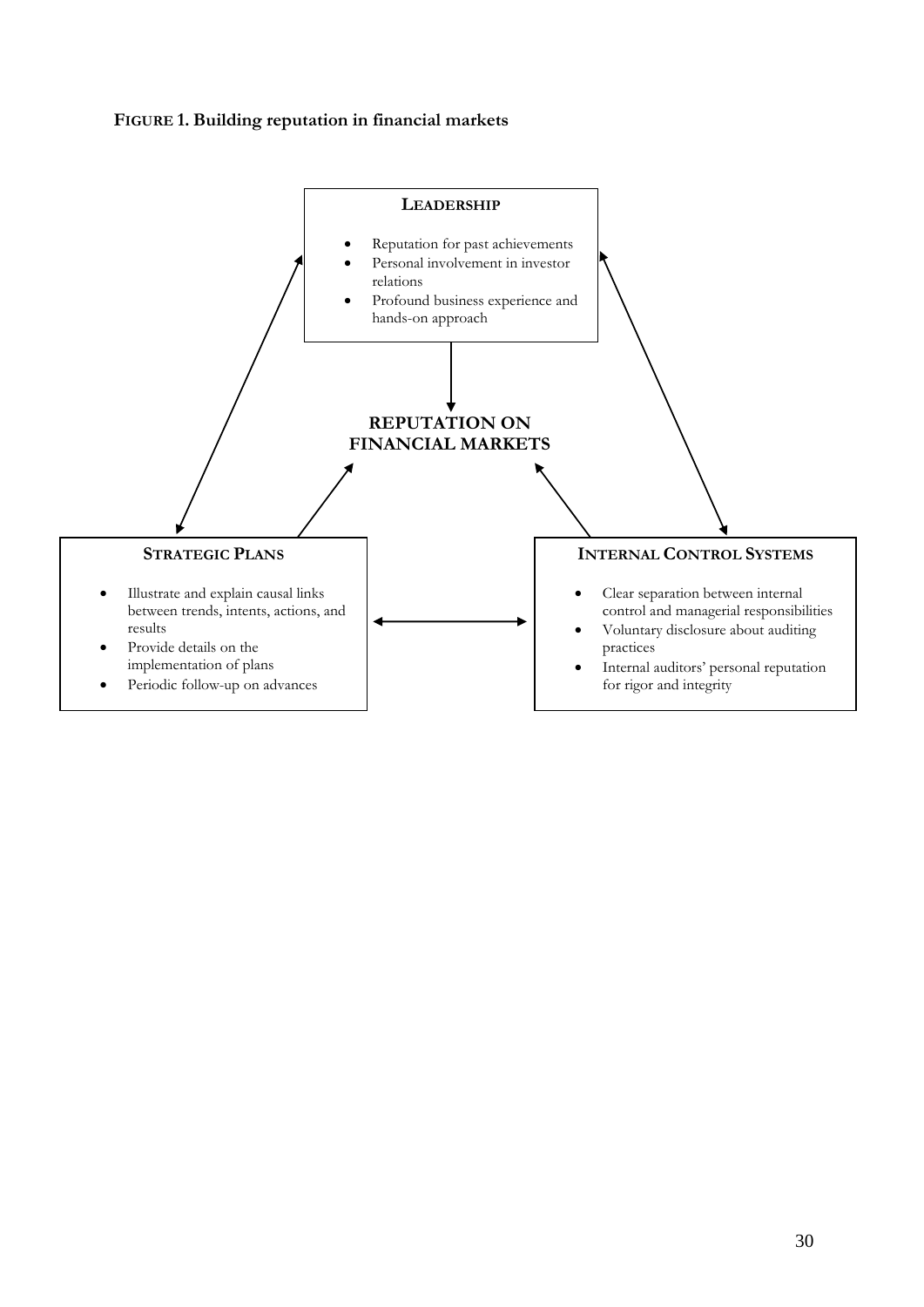| Features                                                                                      | Examples                                                                                                                                                                                                                                                                                                                                                                                                                                                                                                                                                                                                     |
|-----------------------------------------------------------------------------------------------|--------------------------------------------------------------------------------------------------------------------------------------------------------------------------------------------------------------------------------------------------------------------------------------------------------------------------------------------------------------------------------------------------------------------------------------------------------------------------------------------------------------------------------------------------------------------------------------------------------------|
| CEO's personal<br>reputation for past<br>achievements                                         | • In 2002, the appointment of Corrado Passera as CEO of Banca Intesa helped the company<br>regain credibility and consensus among financial analysts. Earlier on, as CEO of Poste Italiane,<br>Mr Passera had been able to lead an inertial, state-owned company through successful<br>restructuring, significantly improving corporate image and recovering from poor performance.<br>Part of its strategy involved a successful diversification in the banking industry, which had<br>made of Poste Italiane a major player in the arena.                                                                  |
|                                                                                               | • Before joining Capitalia, Matteo Arpe had earned a personal reputation for competence and<br>rigour at prestigious merchant banks Mediobanca and Lehman Brothers. At the time of his<br>appointment as CEO, in July 2003, Capitalia was suffering from its alleged involvement in<br>major financial scandals. His arrival is credited for helping the company rebuilding its<br>credibility within the financial community.                                                                                                                                                                               |
|                                                                                               | • In the early 2000, when e.Biscom went public, the company was merely a start-up in the<br>uncertain field of telecommunications. Founder and CEO Silvio Scaglia, however, had built<br>and developed Omnitel, the first non-public mobile telecommunication provider in Italy. His<br>personal reputation and prestige is credited for having raised more than 1.6 billion euros from<br>institutional investors as well as the general public, for an entrepreneurial initiative that would<br>not have generated profit before five years.                                                               |
| Personal involvement<br>of the CEO in<br>investor relations and<br>financial<br>communication | • At Unicredito, CEO Alessandro Profumo is often directly involved in investor relations. Not<br>only does he illustrate personally the plans of the company, but he also regularly attends<br>meetings with financial analysts and institutional investors to discuss strategic plans, annual<br>and quarterly results, and future growth prospects. Also thanks to his personal involvement,<br>Unicredito has earned a solid reputation for transparency and financial disclosure.                                                                                                                        |
|                                                                                               | • When Andrea Guerra left Indesit in 2004, the company's shares went down by more than 2%<br>in one day. In the past few years, Mr. Guerra had been able to build excellent relationships<br>with financial analysts and institutional investors by providing them with comprehensive<br>information necessary for their decision making process. Mr Guerra had granted the company<br>the consensus of the financial community around its market aggressive strategies leveraging on<br>the accountability of its well-regarded management.                                                                 |
|                                                                                               | • Fastweb's management has always been clear that the company would not have reached break<br>even before 2005. All along, Mr. Scaglia's deep involvement in investor relations was crucial in<br>preserving the consensus of the financial community around his daring and innovative strategy<br>and in reassuring analysts and investors about his personal commitment to it.                                                                                                                                                                                                                             |
| CEO's profound<br>knowledge of the<br>business                                                | · Despite recent poor operational performance, the consensus of the financial community<br>around the innovative strategy of Tod's has never faltered. Indeed, the company CEO has<br>proved to share a profound knowledge of the commercial and industrial aspects of the luxury<br>business, which is credited for the establishment of a general attitude of trust towards the<br>company and its future prospects.                                                                                                                                                                                       |
|                                                                                               | • While working as CEO for Omnitel, Silvio Scaglia, founder of e.Biscom had developed a deep<br>knowledge of the telecommunication business, its key value drivers and its fundamental<br>economics. In 1999, despite being only one of the many TLC start-ups founded at that time,<br>e. Biscom was able to gather the financial backing needed to become in a short time one of the<br>major players in broadband telecommunications. Mr. Scaglia's personal competence and<br>experience in the filed reassured analysts and investors about the company's capacity to carry<br>out its ambitious plans. |
|                                                                                               | • Sabaf is a world leader in the production of components for domestic gas cooking appliances.<br>Despite its relatively small size and its low popularity among the general public, it is one of the<br>best regarded companies in the Milan Stock Exchange. The personal competence of its CEO<br>is credited for its high reputation among financial analysts. Having worked in the same<br>industry for more than 40 years and in the same company for more than 30, Angelo Bettinzoli,<br>has developed a rare insight and an outstanding capacity to articulate the competitive and                    |

economic implications of the company's plans.

## **TABLE 3. Building reputation in financial markets: A committed and credible leadership**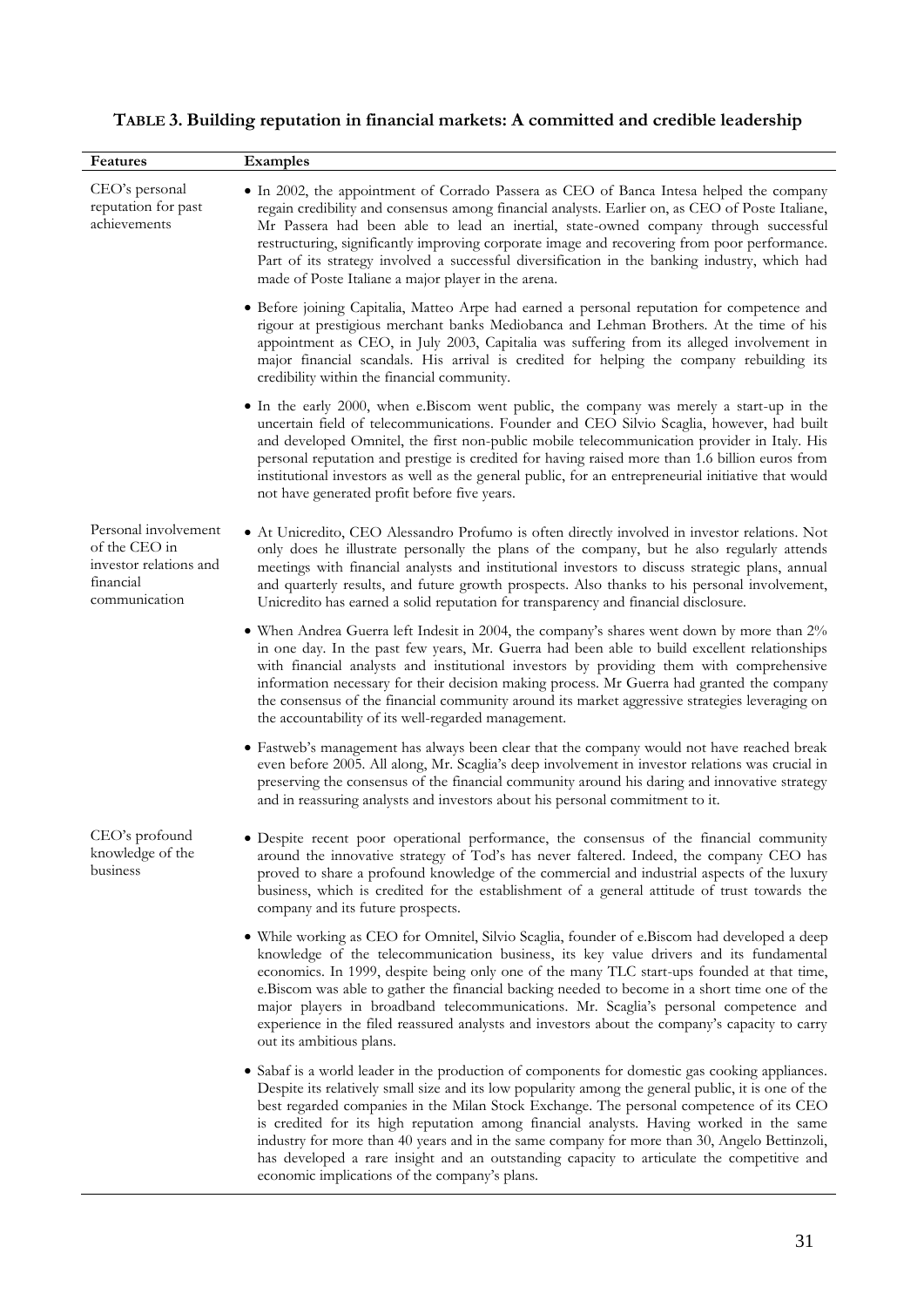## **TABLE 4. Building reputation in financial markets: Detailed and accountable strategic plans**

| <b>Features</b>                                                                                                                                  | <b>Examples</b>                                                                                                                                                                                                                                                                                                                                                                                                                                                                                                                                                                                                                              |
|--------------------------------------------------------------------------------------------------------------------------------------------------|----------------------------------------------------------------------------------------------------------------------------------------------------------------------------------------------------------------------------------------------------------------------------------------------------------------------------------------------------------------------------------------------------------------------------------------------------------------------------------------------------------------------------------------------------------------------------------------------------------------------------------------------|
| Clear explication of<br>the causal<br>relationships linking<br>environmental trends,<br>strategic intentions,<br>action plans and end<br>results | • Unicredito enjoys an excellent reputation in financial markets. On the one, its innovative, risky<br>strategy is consistent with the expectations of the financial community for two-digit growth. On the<br>other hand, the credibility of its strategic plans is enhanced by providing financial analysts and<br>investors with balanced and detailed information about the company's goals, action plans, and<br>expected results.                                                                                                                                                                                                      |
|                                                                                                                                                  | • In 1998, the newly established managers of recently privatized Telecom Italia presented a three-year<br>strategic plan. The documents illustrated to the financial community, however, contained serious<br>discrepancies with the content and the figures of a plan presented to the trade unions only a week<br>earlier. Such ambiguity severely damaged the credibility and the reputation of the company among the<br>financial community. Despite sustained profits, in three months, company shares went down by 47%.                                                                                                                |
|                                                                                                                                                  | • In 2001, Alitalia was facing a serious financial crisis: in the first semester, the company had lost 2.60<br>billion euros and even greater losses were expected in the second. The top management team<br>proposed a capital increase of 1.55 billion euros. However, the strategic plan that accompanied the<br>proposal and should have laid out the restructuring plan was vague and unclear about the destination<br>of the capital. Financial analysts and institutional investors were disconcerted and the shaky plan dealt<br>a further blow to the credibility of the company.                                                   |
| Supply of detailed<br>information about the<br>implementation of the<br>proposed plans                                                           | • At Unicredito, periodic presentations of strategic plans to analysts and institutional investors are<br>structured around a detailed articulation of the general plan into divisional sub-plans. Every divisional<br>manager personally illustrates how corporate plans will be implemented in their units and indicates<br>managers responsible to carry out the plans.                                                                                                                                                                                                                                                                   |
|                                                                                                                                                  | • Although Banca Intesa has developed a bold, aggressive market strategy, the consensus of the<br>financial community around company's strategic plans has never faltered. At Banca Intesa, the<br>credibility and accountability of managers' claims is reinforced through the ample supply of<br>information about the implementation of the proposed plans, by providing details about the key<br>resources and competences the plans will rely on.                                                                                                                                                                                       |
|                                                                                                                                                  | • Fastweb, founded in 1999 as e.Biscom, operates in the highly uncertain and dynamic<br>telecommunication industry. Since its IPO in 2000, the management of the company has been clear<br>that break even would not be reached before 2005. The confidence of analysts and investors,<br>however, has never waned. In order to constantly reassure the financial community, Fastweb<br>managers have always provided detailed information about the current implementation of their plans,<br>thus increasing confidence in their capacity to successfully carry out their challenging strategy.                                            |
| Periodic follow-ups<br>on the advances<br>towards the expected<br>results                                                                        | • In order to reassure investors and analysts about their capacity to meet medium- and long-term<br>financial goals, managers at Fastweb have constantly provided indications of the extent to which<br>corporate performance has met short-term goals and expectations. In the latest industrial plan (2005-<br>2013), a summary table compares forecasts and actual results since the foundation of the company,<br>including later revisions presented to the financial community.                                                                                                                                                        |
|                                                                                                                                                  | • Capitalia's attempts to recover from poor reputation benefited from a revision of the content of their<br>strategic communication, which more clearly linked expected and actual results by periodically<br>updating priorities and targets presented in previous strategic plans. For instance, the 2003 plan<br>recalled the priorities identified at an earlier stage - i.e. asset quality, capital and risk management,<br>disposal of non core assets, management and corporate culture, revenue enhancement and focus on<br>costs – and, for each of them, illustrated the results obtained until then and the expected new targets. |
|                                                                                                                                                  | • Every year, during the so-called "Investor Day", the top management team of Unicredito presents<br>follow-ups on the advances towards the expected results indicated in previous industrial plans. In<br>2004, top managers were not afraid to revise company returns downwards, as, in the words of CEO<br>Alessandro Profumo, "we prefer to revise targets earlier on rather than to divulge belated profit<br>warnings, thus damaging our company's reputation."                                                                                                                                                                        |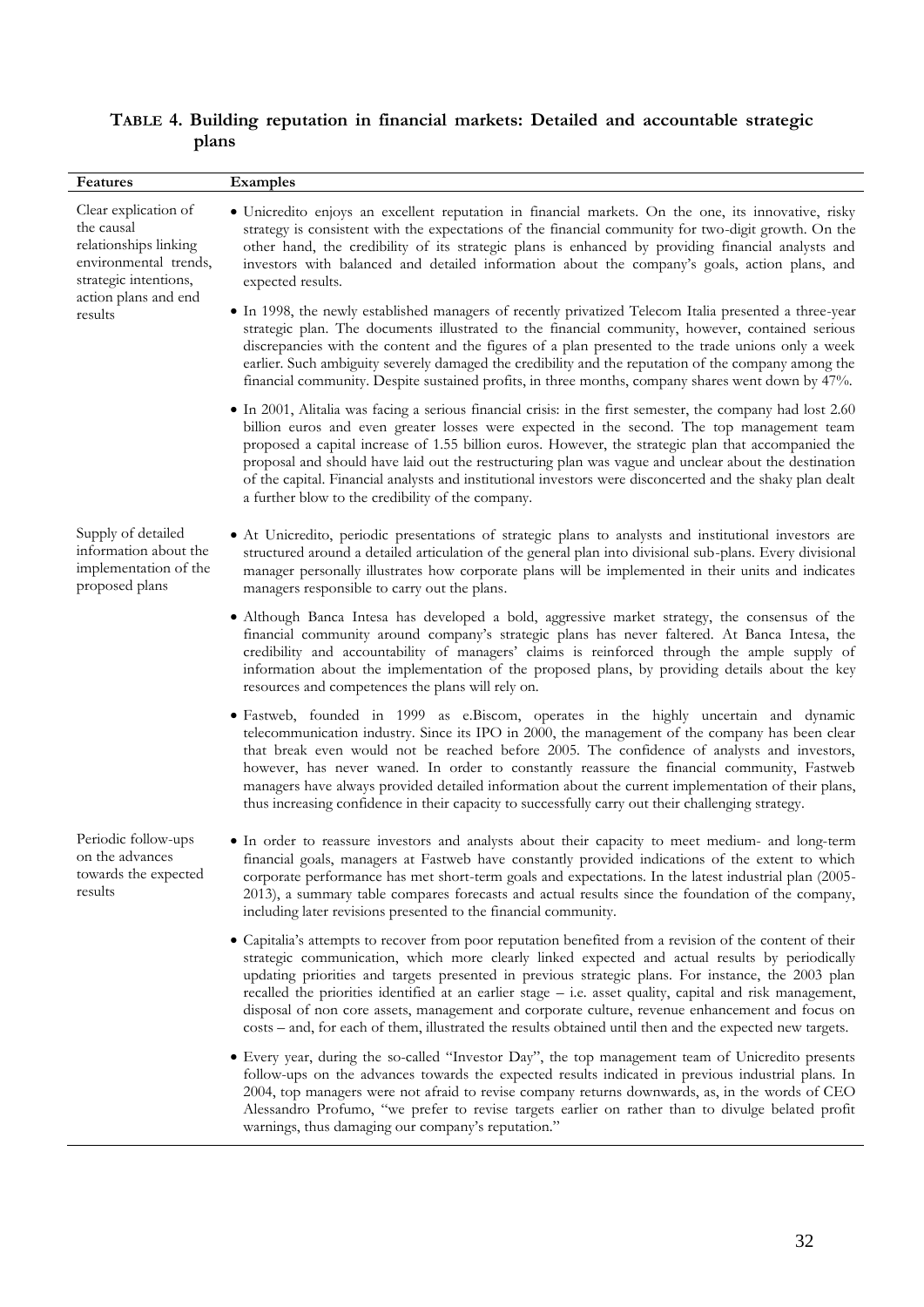| <b>Features</b>                                                                      | <b>Examples</b>                                                                                                                                                                                                                                                                                                                                                                                                                                                                                    |
|--------------------------------------------------------------------------------------|----------------------------------------------------------------------------------------------------------------------------------------------------------------------------------------------------------------------------------------------------------------------------------------------------------------------------------------------------------------------------------------------------------------------------------------------------------------------------------------------------|
| Voluntary<br>disclosure of<br>information about<br>the auditing<br>practices         | • At Indesit, uncommon disclosure of information about the company's internal control systems<br>has helped reinforcing the consensus of the financial community around an ambitious strategy,<br>based on acquisitions and geographical expansion. The company periodically provides<br>extensive information about the structure and functioning of its internal control systems,<br>disclosing voluntary information regarding its policies and practices.                                      |
|                                                                                      | • In the late 2004, in light of major corporate changes, Telecom Italia illustrated in details its<br>auditing practices and risk management policies, in order to reassure analysts and investors<br>about the effectiveness of its internal control systems. The presentation touched issues such as<br>the personal background of members of the auditing committee and the organizational<br>location of internal auditing structures.                                                         |
| Clear distinction<br>between control<br>duties and<br>managerial<br>responsibilities | • In late 2001, results from an investigation of the Bank of Italy, the Italian authority for the<br>banking industry, pointed at the poor performance of the internal control systems of Bipop. In<br>particular, the investigation revealed that internal controls were demanded to formal bodies<br>with no substantial power. Internal controllers were in fact heavily influenced by the top<br>management. Divulgation of these results dealt a fatal blow to the reputation of the company. |
|                                                                                      | • At Indesit, the decision to locate the internal control system manager in the Chairman's staff<br>was meant to reinforce and signal its independence from operating officers, and to confer<br>credibility to the internal control systems of the company. Clear separation between control<br>and managerial responsibilities is emphasized also in the corporate governance report of the<br>company.                                                                                          |
|                                                                                      | • At Telecom Italia, the responsibility for the revision of internal control systems for the whole<br>group of companies, is assigned to an autonomous subsidiary, Telecom Italia Audit, reporting<br>directly to the Chairman of the company. Telecom Italia takes great care in underlining the fact<br>that employees of Telecom Italia Audit do not have any managerial responsibilities in Telecom<br>Italia, and are therefore independent from the rest of the managerial ranks.            |
| Internal auditors'<br>personal reputation<br>for integrity and<br>rigor              | • In 2004, Giuseppe Cannizzaro, a former member of Consob (the Italian equivalent of the<br>SEC), was appointed central director and legal counsellor of Capitalia. His appointment<br>reinforced the idea that Capitalia was striving to improve the effectiveness of its internal<br>control systems, to increase the accountability of its innovative and daring strategies.                                                                                                                    |

## **TABLE 5. Building reputation in financial markets: effective and independent internal control systems**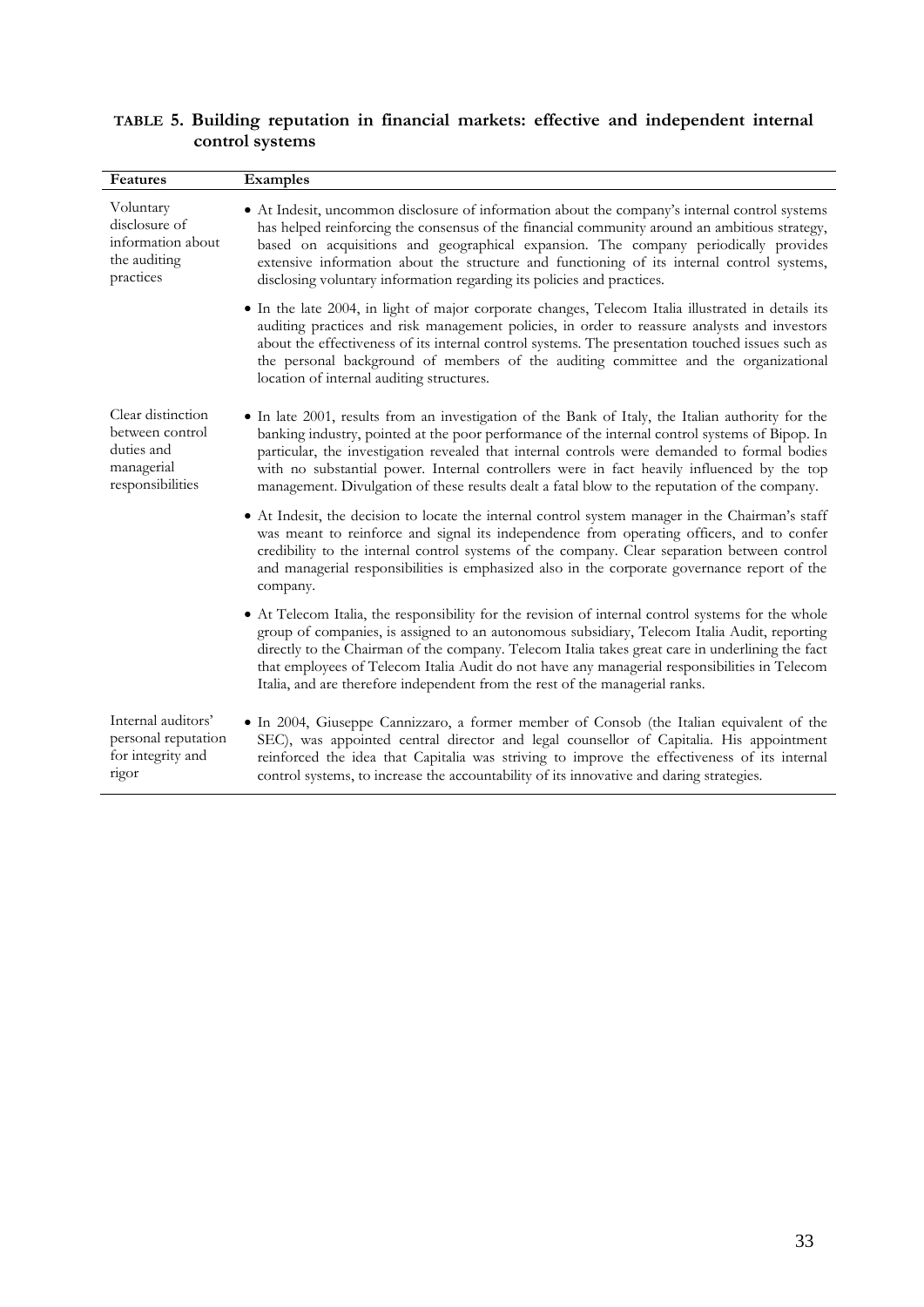| Convincing leaders                                                                                                                                                                                                                                                                                                                                                                                          | Effective strategic plans                                                                                                                                                                                                                                                                                                                                                                                                             | Credible control systems feature                                                                                                                                                                                                                                                                                                                                                                             |  |
|-------------------------------------------------------------------------------------------------------------------------------------------------------------------------------------------------------------------------------------------------------------------------------------------------------------------------------------------------------------------------------------------------------------|---------------------------------------------------------------------------------------------------------------------------------------------------------------------------------------------------------------------------------------------------------------------------------------------------------------------------------------------------------------------------------------------------------------------------------------|--------------------------------------------------------------------------------------------------------------------------------------------------------------------------------------------------------------------------------------------------------------------------------------------------------------------------------------------------------------------------------------------------------------|--|
| Have a solid reputation for past achievements<br>in related businesses or assignments<br>Display their commitment and responsiveness<br>to the financial community by personally engaging in<br>investor relations<br>Display a profound knowledge of the business<br>and an outstanding capacity to articulate their plans<br>Are willing to discuss their plans personally<br>with analysts and investors | Provide clear and consistent information about<br>the strategic intents and expected results<br>Explain clearly causal linkages<br>between<br>$\bullet$<br>environmental trends, strategic intents, action plans<br>and end results<br>information<br>detailed<br>the<br>Provide<br>about<br>$\bullet$<br>implementation of the proposed strategies<br>Provide systematic follow-ups about previously<br>$\bullet$<br>presented plans | Respected and rigorous internal auditors<br>$\bullet$<br>Clear demarcation between internal auditors<br>and the managerial hierarchies<br>broad scope of auditing<br>practices<br>$\bullet$<br>encompassing financial, legal and operational aspects<br>of the business, and an adequate size of the auditing<br>structures<br>Voluntary disclosure of detailed information<br>beyond the legal requirements |  |

## **TABLE 6. Building reputation in financial markets: A summary**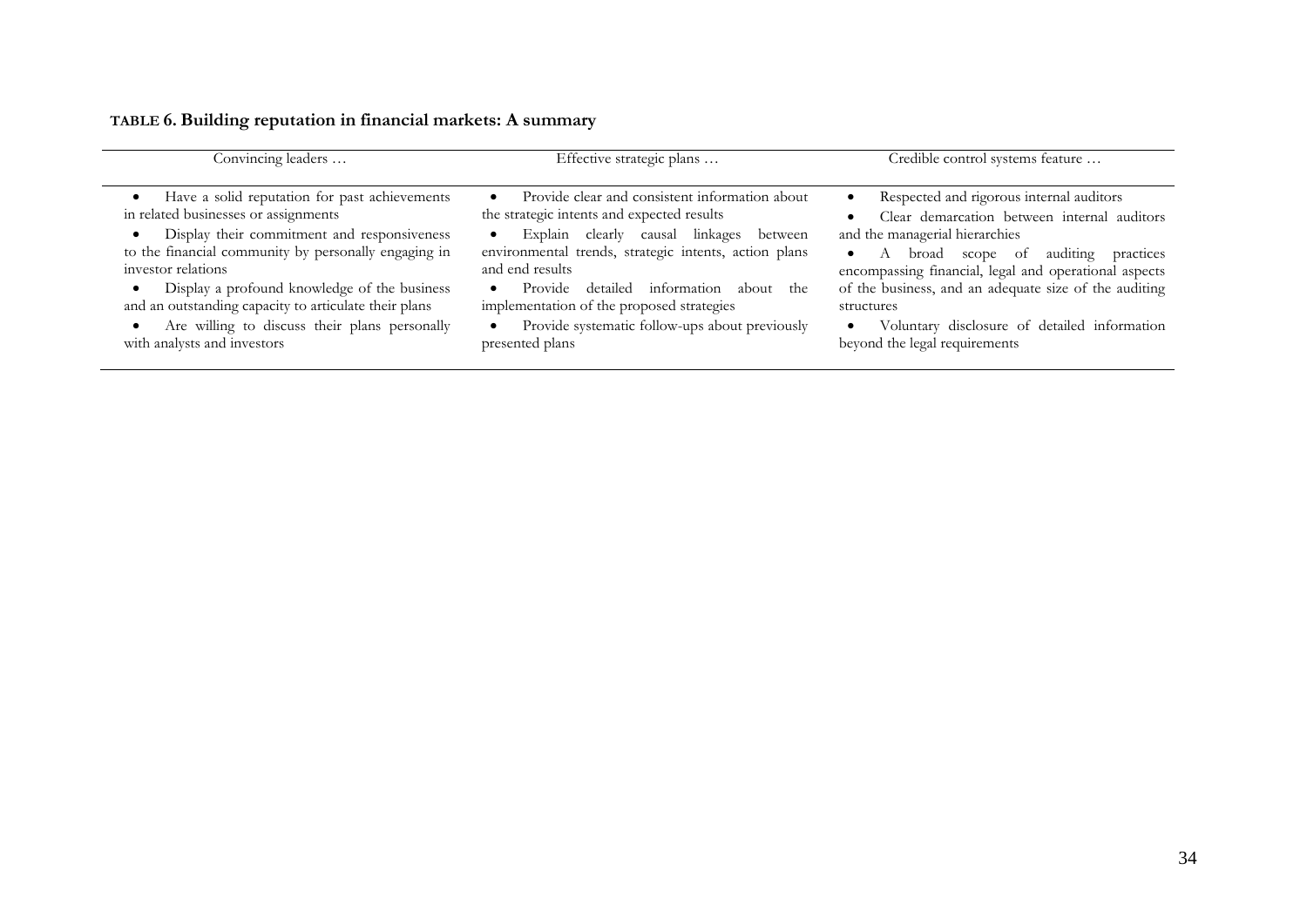#### **REFERENCES**

 $\overline{a}$ 

- <sup>1</sup>Beatty, R. P., Ritter, J. R. 1986. Investment banking, reputation and the underpricing of initial public offerings. **Journal of Financial Economics**, 15(1-2); Beatty, R. P. 1989. Auditor reputation and the pricing of initial public offerings. **The Accounting Review**, 64(4).
- <sup>2</sup>Carter, R. B., Dark, F. H., Singh, A. K. 1998. Underwriter reputation, initial returns, and the long-run performance of IPO stocks. **Journal of Finance**, 53; Carter, R. B., Manaster, S. 1990. Initial public offerings and underwriter reputation. **Journal of Finance**, 45.
- <sup>3</sup>Balvers, R. J., McDonald, B., Miller, R. E. 1988. Underpricing of new issues and the choice of auditors as a signal of investment banker reputation. **The Accounting Review**, 63(4).
- <sup>4</sup>D'Aveni, R. A. 1990. Top managerial prestige and organizational bankruptcy. **Organizational Science**, 1; Hambrick, D. C., D'Aveni, R. A. 1992. Top team deterioration as part of the downward spiral of large corporate bankruptcies. **Management Science**, 38.
- <sup>5</sup>D'Aveni, R. A., Kesner, I. F. 1993. Top managerial prestige, power and tender offer response: A study of elite social networks and target firm cooperation during takeovers. **Organizational Science**, 4(2).
- <sup>6</sup>Additional support to this notion can be found in earlier studies observing how the credibility of the top management team positively influences the credibility of financial communication (Mercer, M. 2004. How do investors assess the credibility of management disclosure? **Accounting Horizons**, 18; Hirst, D. E., Koonce, L., Miller, J. 1999. The Joint Effect of Management's prior forecast accuracy and the form of its financial forecasts on investor judgment. **Journal of Accounting Research**, 37; Francis, J., Hanna, J. D., Philbrick, D. R. 1997. Management communications with securities analysts. **Journal of Accounting & Economics**, 24) and strategic plans (Higgins, R. B., Bannister, B. D. 1992. How corporate communication of strategy affects share price. **Long Range Planning**, 25).
- <sup>7</sup>Hayward, M. L. A., Rindova, V. P., Pollock, T. G. 2004. Believing one's own press: the causes and consequences of CEO celebrity. **Strategic Management Journal**, 25.
- <sup>8</sup>Higgins M.A., Gulati R. 2003, Getting Off to a Good Start: The Effects of Upper Echelon Affiliations on Underwriter Prestige. **Organization Science**, 14(3).
- 9 Jackson E.M., Hambrick D.C. 2002. **Prestigious Executives, Directors and Backers of IPOs: Enduring Advantage or Fading Gloss?**, Working Paper.
- <sup>10</sup>Finkle, T. A. 1998. The relationship between boards of directors and initial public offerings in the biotechnology industry. **Entrepreneurship Theory and Practice**, 22
- <sup>11</sup>Cohen, B. D., Dean, T. J. 2005. Information asymmetry and investor valuation of IPOs: Top management team legitimacy as a capital market signal. **Strategic Management Journal**, 26(7).
- <sup>12</sup>Certo, S. T., Daily, C. M., Dalton, D. R. 2001. [Signalling firm value through board structure: An investigation of](http://web11.epnet.com/citation.asp?tb=1&_ug=sid+A5621F94%2DE16F%2D46DE%2D99FA%2D2A2CABA8C516%40sessionmgr4+dbs+buh+cp+1+1B70&_us=frn+1+hd+False+hs+True+cst+0%3B1%3B2%3B3+or+Date+fh+False+ss+SO+sm+ES+sl+0+dstb+ES+mh+1+ri+KAAACBTB00049765+BCB5&_uso=hd+False+tg%5B2+%2D+tg%5B1+%2DAU+tg%5B0+%2DAU+st%5B2+%2D+st%5B1+%2Ddalton+st%5B0+%2Dcerto+db%5B0+%2Dbuh+op%5B2+%2DAnd+op%5B1+%2DAnd+op%5B0+%2D+5C6F&fn=1&rn=8)  [initial public offerings.](http://web11.epnet.com/citation.asp?tb=1&_ug=sid+A5621F94%2DE16F%2D46DE%2D99FA%2D2A2CABA8C516%40sessionmgr4+dbs+buh+cp+1+1B70&_us=frn+1+hd+False+hs+True+cst+0%3B1%3B2%3B3+or+Date+fh+False+ss+SO+sm+ES+sl+0+dstb+ES+mh+1+ri+KAAACBTB00049765+BCB5&_uso=hd+False+tg%5B2+%2D+tg%5B1+%2DAU+tg%5B0+%2DAU+st%5B2+%2D+st%5B1+%2Ddalton+st%5B0+%2Dcerto+db%5B0+%2Dbuh+op%5B2+%2DAnd+op%5B1+%2DAnd+op%5B0+%2D+5C6F&fn=1&rn=8) **Entrepreneurship: Theory & Practice**, 26 (2).
- <sup>13</sup>Black, E., Carnes, T., Richardson, V. 2000. The market valuation of corporate reputation. **Corporate Reputation Review**, 1.
- <sup>14</sup>Roberts, P. W., Dowling, G. R. 2002. Corporate Reputation and sustained superior financial performance. **Strategic Management Journal**, 23.
- <sup>15</sup>Chatterjee, S., Lubatkin, M. H., Schulze, W. S. 1999. Toward a strategic theory of risk premium: Moving beyond capm. **The Academy of Management Review**, 24(3); Lubatkin, M. H., Schulze, W. S., McNulty, J. J., Yeh, T. D. 2003. But will it raise my share price? New thoughts about an old question. **Long Range Planning**, 36(1).
- <sup>16</sup>Healy, P. M., Palepu, K. G. 1995. The challenges of investor communication. **Journal of Financial Economics**, 38(2); Chaney, P. K., Lewis, C. M. 1995. Earnings management and firm valuation under asymmetric information. **Journal of Corporate Finance**, 1; Gardiol, L., Gibson-Anser, R., Tuchschmid, N. S. 1997. Are liquidity and corporate control priced by shareholders? Empirical evidence from Swiss dual class shares. **Journal of Corporate Finance**, 3; Lehn, K., Netter, J., Poulsen, A. 1990. Consolidating corporate control. **Journal of Financial Economics**, 27(2); Srivastava R.K., McInish T.H., Wood R.A., Capraro A.J. 1997. The value of corporate reputation: evidence from equity markets. **Corporate Reputation Review**, 1.
- <sup>17</sup>Gregory, J. R. 1998. Does corporate reputation provide a cushion to companies facing market volatility? Some supportive evidence. **Corporate Reputation Review**, 1.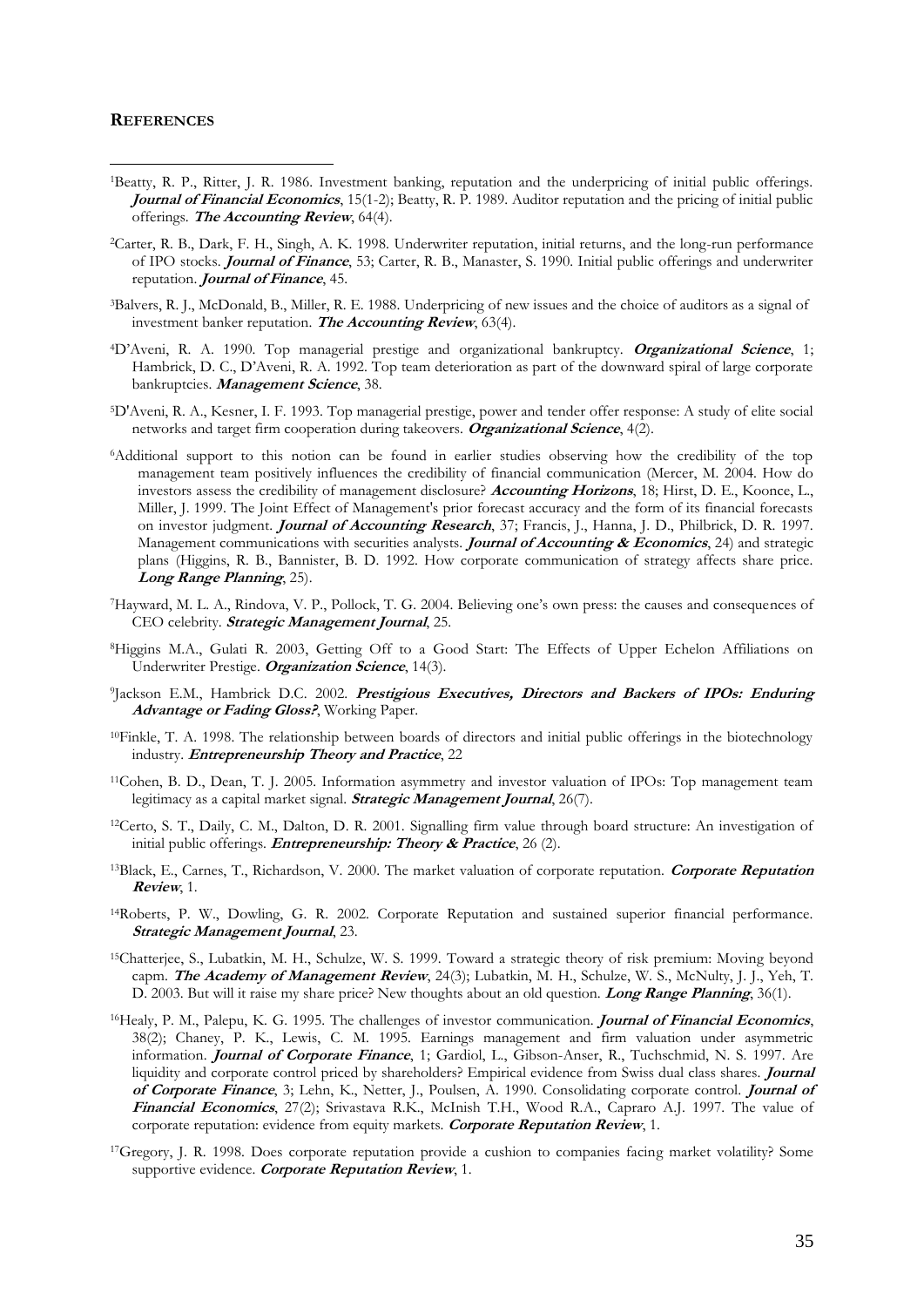- <sup>18</sup>Knight, R., Pretty, D. 1999. Corporate catastrophes, stock returns and trading volume. **Corporate Reputation Review**, 2.
- <sup>19</sup>Reputational capital can be conceived as the total value of a company's brands and stakeholder relationships (see Fombrun, C., van Riel, C. 2004. **Fame and Fortune. How Successful Companies Build Winning Reputations**. New York: FT Prentice Hall).
- <sup>20</sup>Gabbioneta, C., Ravasi, D., Mazzola, P. 2005. **Analyzing the dimensions of reputation on financial markets: an empirical study**. Paper presented at the 9th International Conference on Corporate Reputation, Image, Identity, and Competitiveness, Madrid, 19-22 May 2005.
- <sup>21</sup>Mazzola, P., Gnan, L., Scortichini, F. 2005. **Forward looking information in strategic plan presentations to financial analysts: the role of size, ownership structures, profitability and corporate governance mechanisms**. Paper presented at the 28th EAA Annual Conference, Gothenburg, 18-20 May 2005.

<sup>22</sup>Note 12.

 $\overline{a}$ 

- <sup>23</sup>Holland, J. 1999. Financial reporting, private disclosure and the corporate governance role of financial institutions. **Journal of Management and Governance**, 3.
- <sup>24</sup>A report issued by Merrill Lynch in September 2002 defined Capitalia as a "high perceived risk" bank. Most reports issued in the second half of 2002 reflected similar concerns about the capacity of managers to successfully restructure the new group after the merger of its various parts.
- <sup>25</sup>Eccles, R. G., Mavrinac, S. C. 1995. Improving the corporate disclosure process. **Sloan Management Review**, 36.
- $^{26}$ On March 28, when the arrival of Mr. Passera was officially announced, the stock price increased by 9,64%, even if on the very same day the board of directors communicated that the net income 2001 had halved compared to the previous year. In the following weeks, most analysts' reports upgraded their recommendations from "hold" to "add".
- <sup>27</sup>The leading Italian business newspaper, Il Sole-24 Ore, explicitly links the substantial raise of Banca Intesa stock price (+1,84% in a day) with the "effective and convincing presentation of its CEO". Together with the "transparency" of the plan, Mr. Passera's personal engagement is credited for having reassured analysts, garnered consensus around ambitious income targets, and induced analysts' to revise their forecasts (**Il Sole-24 Ore, Wednesday, 11 September 2002, page 31**).

<sup>28</sup>Mintzberg, H. 1987. Crafting strategy. **Harvard Business Review**, July-August.

- <sup>29</sup>Reports issued in the early months of 2004 confirmed or even upgraded their recommendations even in presence of unsatisfactory results for 2003. Mr. Della Valle detailed and confident presentation managed to convince analysts that weak sales growth was attributable to external economic conditions and that the fundamental business model was sound, as reflected in comments appearing in most reports.
- <sup>30</sup>Mintzberg, H. 1994. Rethinking strategic planning Part II: New role for planners. **Long Range Planning**, 27(3); Langley, A. 1988. The Role of Formal Strategic Planning. **Long Range Planning**, 21(3); Higgins, R. B., Bannister, B. D. 1992. How corporate communication of strategy affects share price. **Long Range Planning**, 25(3); Ketokivi, M., Castañer, X. 2004. Strategic planning as an integrative device. **Administrative Science Quarterly**, 49(3).
- <sup>31</sup>Higgins, R. B., Diffenbach J. 1985. The impact of strategic planning on stock prices. **The Journal of Business Strategy**, 6(2).
- <sup>32</sup>Courtney, H., Kirkland, J., Viguerie, P. 1997. Strategy under uncertainty. **Harvard Business Review**, 75(6).
- <sup>33</sup>Kuperman, J. 2003. Using cognitive schema theory in the development of public relations: Exploring the case of firms and financial analysts following acquisition announcements. **Journal of Public Relations Research**, 15  $(2).$
- <sup>34</sup>Gioia, D. A., Chittipeddi, K. 1991. Sensemaking and Sensegiving in strategic change initiation. **Strategic Management Journal**, 12(6).
- <sup>35</sup>Kaplan R. S., Norton D. P. 2000. Having trouble with your strategy? Then map it. **Harvard Business Review**, September-October.
- <sup>36</sup>Several investors and analysts publicly criticized the managers' conduct. Assogestioni, the association of Italian fund managers, released an official comment, remarking how Telecom Italia communication policy "caused severe economic damage to shareholders and continues to generate inadmissible uncertainty about the shares' valuation".